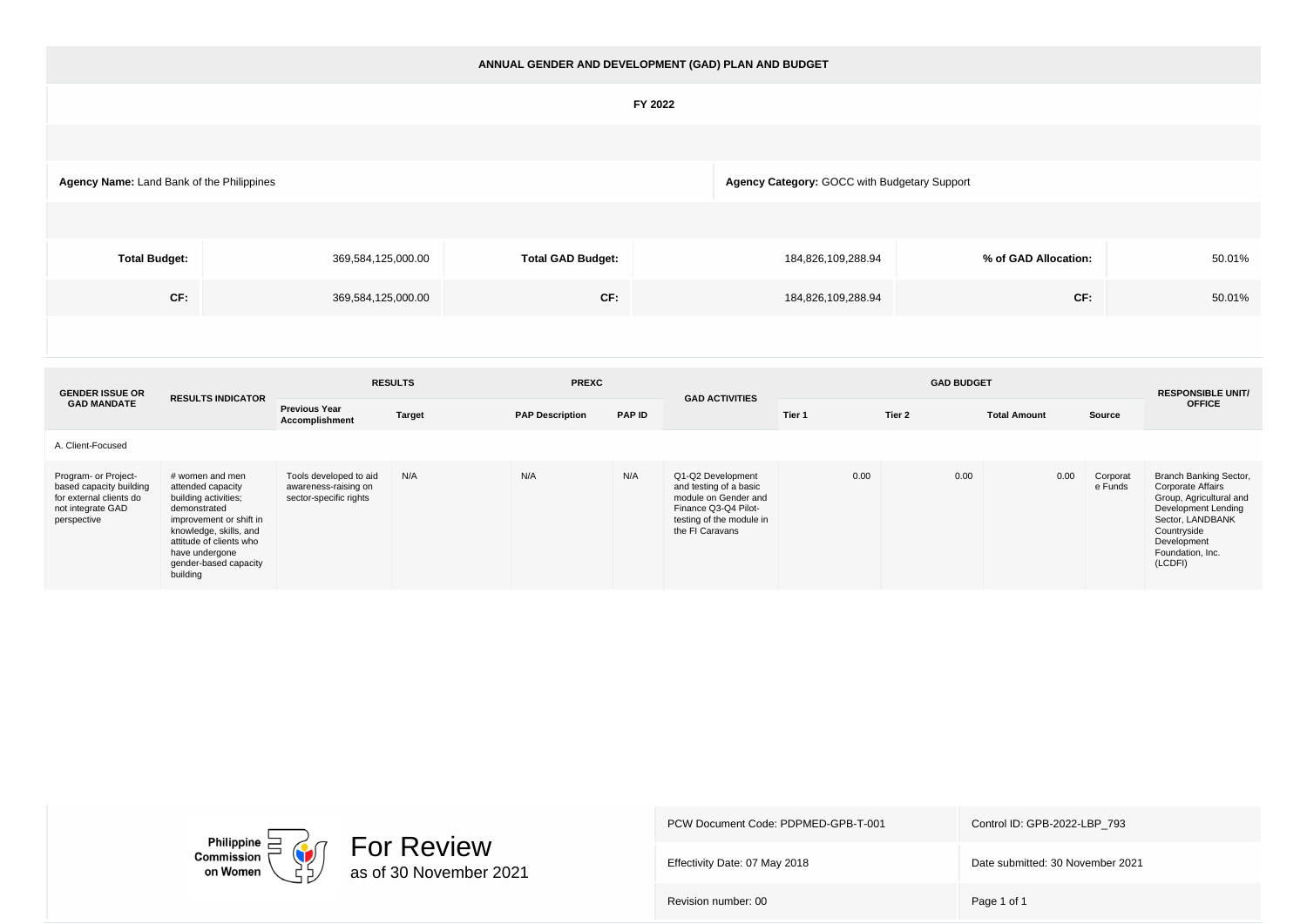| <b>GENDER ISSUE OR</b>                                                                                                                                                                        | <b>RESULTS INDICATOR</b>                                                                                                                                                                                            | <b>RESULTS</b>                                                                                                                                                                                                       |               | <b>PREXC</b>           |               | <b>GAD BUDGET</b><br><b>GAD ACTIVITIES</b>                                                                                                                                                                                                                                                                                                                                                                                                                                                                                                                                                                              |        |        |                     |                     | <b>RESPONSIBLE UNIT/</b>                                                                                                                                                              |
|-----------------------------------------------------------------------------------------------------------------------------------------------------------------------------------------------|---------------------------------------------------------------------------------------------------------------------------------------------------------------------------------------------------------------------|----------------------------------------------------------------------------------------------------------------------------------------------------------------------------------------------------------------------|---------------|------------------------|---------------|-------------------------------------------------------------------------------------------------------------------------------------------------------------------------------------------------------------------------------------------------------------------------------------------------------------------------------------------------------------------------------------------------------------------------------------------------------------------------------------------------------------------------------------------------------------------------------------------------------------------------|--------|--------|---------------------|---------------------|---------------------------------------------------------------------------------------------------------------------------------------------------------------------------------------|
| <b>GAD MANDATE</b>                                                                                                                                                                            |                                                                                                                                                                                                                     | <b>Previous Year</b><br>Accomplishment                                                                                                                                                                               | <b>Target</b> | <b>PAP Description</b> | <b>PAP ID</b> |                                                                                                                                                                                                                                                                                                                                                                                                                                                                                                                                                                                                                         | Tier 1 | Tier 2 | <b>Total Amount</b> | Source              | <b>OFFICE</b>                                                                                                                                                                         |
| Limited understanding<br>to no knowledge on<br>GAD among clients<br>owing to lack of sector-<br>specific IEC materials<br>and knowledge<br>products on GAD                                    | # women & women's<br>groups engaged in<br>continuing dialogue<br>with LANDBANK;<br>gender issues<br>identified                                                                                                      | Policies address the<br>gender gaps among<br>external and internal<br>clients                                                                                                                                        | N/A           | N/A                    | N/A           | Coordination work with<br>concerned bank units;<br>Collection of materials<br>for posting                                                                                                                                                                                                                                                                                                                                                                                                                                                                                                                               | 0.00   | 0.00   | 0.00                | Corporat<br>e Funds | GFPS/TWG in<br>partnership with ERD,<br><b>Public Communications</b><br>Department                                                                                                    |
|                                                                                                                                                                                               | Sector-specific IEC<br>materials and<br>knowledge products<br>produced and<br>disseminated among<br>clients; Feedbacks<br>received through<br>suggestion box, Fb<br>messages and tweets.                            | Better appreciation and<br>increased support for<br>GAD across the<br>organization and at<br>least one policy to be<br>reviewed / developed<br>per sector of the bank<br>where applicable;<br>Sectoral Policy on GAD | N/A           | N/A                    | N/A           | Q1 Facilitation of<br>procurement<br>requirements including<br>design specification Q2<br>Procurement process<br>Q3 Delivery                                                                                                                                                                                                                                                                                                                                                                                                                                                                                            | 0.00   | 0.00   | 0.00                | Corporat<br>e Funds | LBP GFPS/TWG in<br>partnership with ERD,<br><b>Public Communications</b><br>Department                                                                                                |
| Limited participation of<br>external clients in GAD<br>activities beginning with<br>identification of gender<br>issues and program<br>design up to monitoring<br>and evaluation of<br>impacts | <b>GAD</b> activities<br>(planning,<br>programming and<br>budgeting,<br>implementation, M&E)<br>and # women and men<br>involved                                                                                     | <b>Enhanced Lending</b><br>Program that integrate<br>inputs from target<br>beneficiaries and<br>Enhanced banking<br>products and services<br>that address gender<br>needs of target<br>beneficiaries                 | N/A           | N/A                    | N/A           | "Q1-Q3 Conduct of<br>desktop assessment<br>based on available<br>information and<br>feedback from the<br>Lending Centers and<br>Lending Units to<br>identify gender issues,<br>Q4 Conduct of<br>supplementary survey<br>to gather feedback<br>from current/existing<br>and prospective clients<br>on Credit Policy<br>Issuances consisting of<br>forms and procedures<br>on loan products, Q1-<br>Q2 Inventory of bank<br>products and services<br>to establish which ones<br>can be subjected to<br>gender analysis, Q3-<br>Q4 Identification of<br>appropriate products<br>and services for proper<br>GAD evaluation" | 0.00   | 0.00   | 0.00                | Corporat<br>e Funds | Branch Banking Sector,<br>Lending Program<br>Management Group,<br>Lending Centers and<br>other Lending units                                                                          |
| Limited appreciation of<br>GAD among external<br>clients                                                                                                                                      | # women and men<br>attended capacity<br>building activities;<br>demonstrated<br>improvement or shift in<br>knowledge, skills, and<br>attitude of clients who<br>have undergone<br>gender-based capacity<br>building | Tools developed to aid<br>awareness-raising on<br>sector-specific rights                                                                                                                                             | N/A           | N/A                    | N/A           | Q1-Q4 Explore training<br>opportunities for<br>cooperatives through<br>LCDFI Q1-Q3<br>Development of a kit<br>containing<br>supplementary<br>information materials<br>on gender and finance<br>Q4 Evaluation of the<br>effectiveness of the<br>information kit and<br>enhancement where<br>necessary                                                                                                                                                                                                                                                                                                                    | 0.00   | 0.00   | 0.00                | Corporat<br>e Funds | Branch Banking Sector,<br><b>Corporate Affairs</b><br>Group, Agricultural and<br>Development Lending<br>Sector, LANDBANK<br>Countryside<br>Development<br>Foundation, Inc.<br>(LCDFI) |

Philippine  $\Box$ <br>Commission on Women



PCW Document Code: PDPMED-GPB-T-001 Control ID: GPB-2022-LBP\_793 Effectivity Date: 07 May 2018 **Date submitted: 30 November 2021** Revision number: 00 Page 1 of 1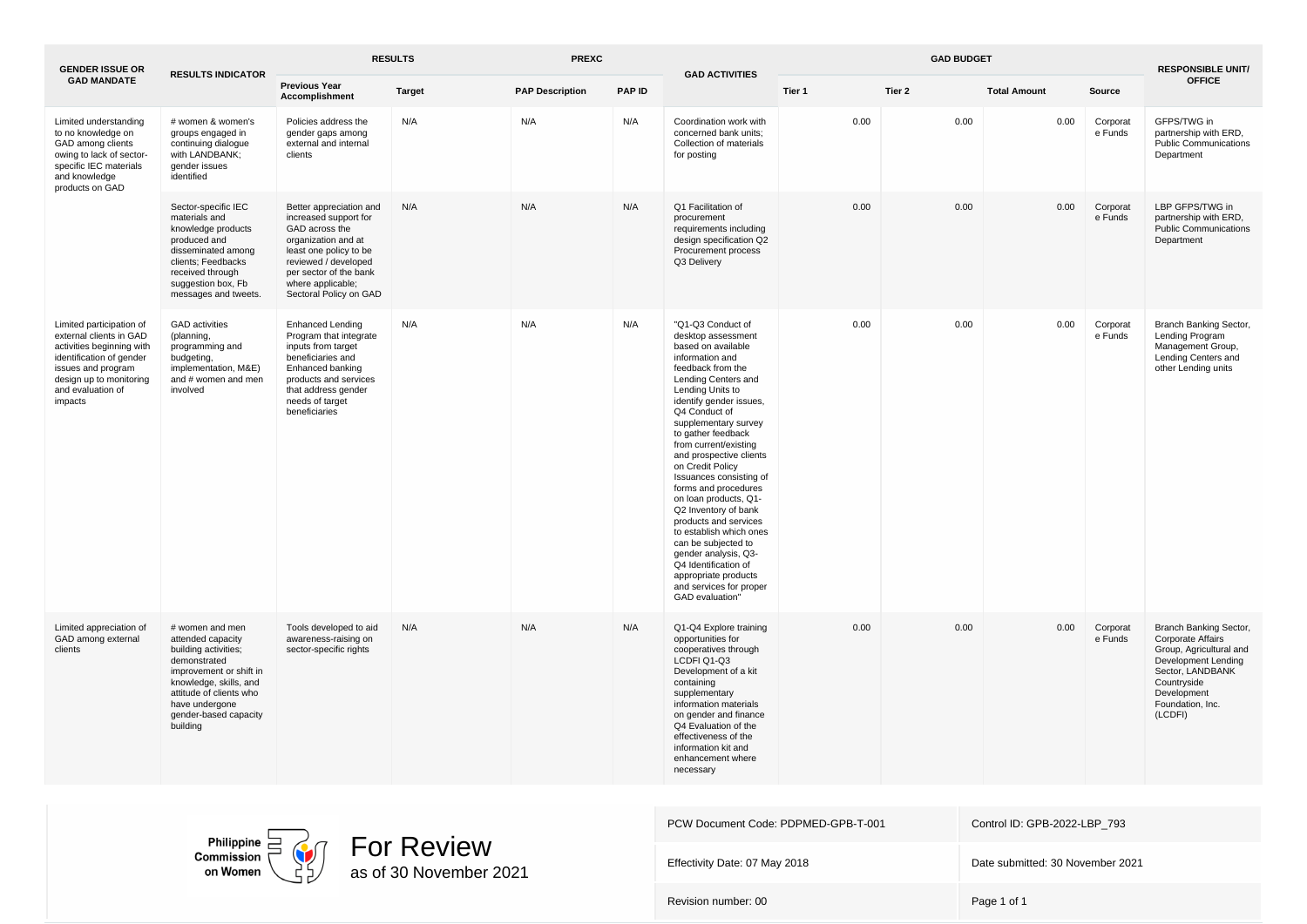| <b>GENDER ISSUE OR</b>                                                                                                                                             | <b>RESULTS INDICATOR</b>                                                                                                                                                                                                     | <b>RESULTS</b><br><b>PREXC</b>                                                                                                                               |                                                                                                                                 | <b>GAD ACTIVITIES</b>  |               | <b>GAD BUDGET</b>                                                                                                                                                                                                                                                                                                                                                                                                                                                                               |                  |        |                     | <b>RESPONSIBLE UNIT/</b> |                                                                                                                                                                                                                                                               |
|--------------------------------------------------------------------------------------------------------------------------------------------------------------------|------------------------------------------------------------------------------------------------------------------------------------------------------------------------------------------------------------------------------|--------------------------------------------------------------------------------------------------------------------------------------------------------------|---------------------------------------------------------------------------------------------------------------------------------|------------------------|---------------|-------------------------------------------------------------------------------------------------------------------------------------------------------------------------------------------------------------------------------------------------------------------------------------------------------------------------------------------------------------------------------------------------------------------------------------------------------------------------------------------------|------------------|--------|---------------------|--------------------------|---------------------------------------------------------------------------------------------------------------------------------------------------------------------------------------------------------------------------------------------------------------|
| <b>GAD MANDATE</b>                                                                                                                                                 |                                                                                                                                                                                                                              | <b>Previous Year</b><br>Accomplishment                                                                                                                       | Target                                                                                                                          | <b>PAP Description</b> | <b>PAP ID</b> |                                                                                                                                                                                                                                                                                                                                                                                                                                                                                                 | Tier 1           | Tier 2 | <b>Total Amount</b> | Source                   | <b>OFFICE</b>                                                                                                                                                                                                                                                 |
| Lack of opportunity to<br>avail credit loans and<br>other banks products<br>and services especially<br>among women OFWs                                            | Number of women and<br>men Overseas Filipino<br>Workers (OFWs)<br>availed of the Bank's<br>financial products and<br>services                                                                                                | <b>CONTINUOS</b><br><b>IMPLEMENTATION</b><br>OF THE PROGRAM<br>TO TARGET AT<br>LEAST 50% OF THE<br><b>WOMEN OFW'S</b>                                        | A total of 788 borrowers<br>benefitted from different<br>areas in the Philippines<br>availed of the Bank's<br>credit facilities | N/A                    | N/A           | Provision of credit<br>loans to women and<br>men OFWs                                                                                                                                                                                                                                                                                                                                                                                                                                           | 1,000,000,000.00 | 0.00   | 1,000,000,000.00    | Corporat<br>e Funds      | PROGRAM<br><b>MANAGEMENT</b><br><b>DEPARTMENT 2</b>                                                                                                                                                                                                           |
| Lack of facilities and<br>services to address<br>gender issues and<br>concerns of external<br>and internal clients at<br>the field units                           | Availability of functional<br>child minding and<br>lactation facilities in<br>field units based on<br>expressed needs of<br>clients; feedback from<br>availing clients                                                       | Data available on loan<br>exposure, deposits,<br>and client<br>demographics and<br>Data gaps established<br>in SYMBOLS by<br>EOY1"                           | N/A                                                                                                                             | N/A                    | N/A           | "Q1 DATA<br>COLLECTION -<br>Conduct of<br>consultations with<br>clients to identify their<br>gender needs (could<br>be online survey or<br>pen and paper<br>research) - Inventory of<br>existing gender<br>facilities in LANDBANK<br>- Identification of<br>possible areas for pilot<br>implementation Q2-Q4<br><b>COMPLIANCE WITH</b><br><b>ADMINISTRATIVE</b><br>AND LEGAL<br><b>REQUIREMENTS -</b><br>due diligence -<br>management approval<br>- certification by<br>concerned entitities " | 200,000,00       | 0.00   | 200,000.00          | Corporat<br>e Funds      | <b>Employee Relations</b><br>Department (ERD);<br><b>Project Management</b><br>and Engineering<br>Department (PMED);<br><b>Branch Banking</b><br><b>Support Department</b><br>(BBSD); Lending<br><b>Support Department</b><br>(LSD); other concerned<br>units |
| Client-focused<br>programs, activities,<br>and projects are not<br>subjected to gender<br>analysis at any point<br>from inception to end-<br>of-project evaluation | Total number and title<br>of programs and<br>projects subjected to<br>HGDG and other<br>gender analysis tools;<br>gender issues and<br>mitigation measures<br>identified from gender<br>analysis of programs<br>and projects | % existing lending<br>programs subjected to<br>gender analysis using<br>HGDG and other<br>gender analysis tools<br>and mitigated on the<br>basis of findings | N/A                                                                                                                             | N/A                    | N/A           | Q3-Q4 Conduct of<br>gender analysis using<br>HGDG and other<br>gender analysis tools<br>on various LANDBANK<br>programs and projects<br>(number to be decided<br>upon consultation with<br>lending program,<br>crafting and<br>implementing units)                                                                                                                                                                                                                                              | 0.00             | 0.00   | 0.00                | Corporat<br>e Funds      | Lending Program<br>Management Group,<br>Lending Units and<br>Lending Centers,<br><b>Branch Banking Sector</b>                                                                                                                                                 |



Effectivity Date: 07 May 2018 **Date submitted: 30 November 2021**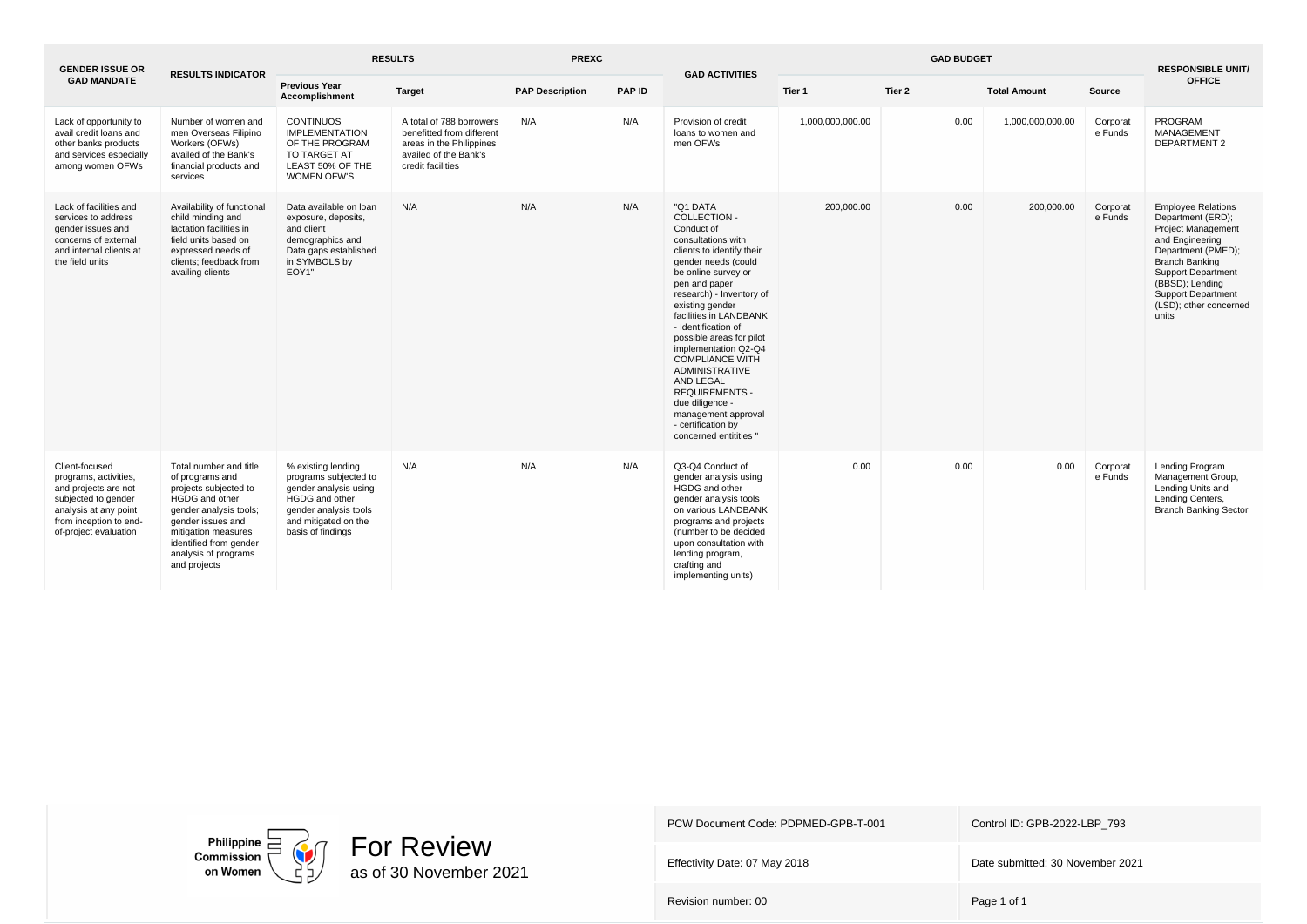| <b>GENDER ISSUE OR</b>                                                                                                                                                                                                                                                                                                                                                                                                                          | <b>RESULTS INDICATOR</b>                                                                                                                                  | <b>RESULTS</b>                                                                                                                                                                                               |                                                                                                                                                                                                                                  | <b>PREXC</b>           |               | <b>GAD BUDGET</b><br><b>GAD ACTIVITIES</b>                                                                                                                                                    |              |        |                     |                     | <b>RESPONSIBLE UNIT/</b>                                                                     |  |
|-------------------------------------------------------------------------------------------------------------------------------------------------------------------------------------------------------------------------------------------------------------------------------------------------------------------------------------------------------------------------------------------------------------------------------------------------|-----------------------------------------------------------------------------------------------------------------------------------------------------------|--------------------------------------------------------------------------------------------------------------------------------------------------------------------------------------------------------------|----------------------------------------------------------------------------------------------------------------------------------------------------------------------------------------------------------------------------------|------------------------|---------------|-----------------------------------------------------------------------------------------------------------------------------------------------------------------------------------------------|--------------|--------|---------------------|---------------------|----------------------------------------------------------------------------------------------|--|
| <b>GAD MANDATE</b>                                                                                                                                                                                                                                                                                                                                                                                                                              |                                                                                                                                                           | <b>Previous Year</b><br><b>Accomplishment</b>                                                                                                                                                                | <b>Target</b>                                                                                                                                                                                                                    | <b>PAP Description</b> | <b>PAP ID</b> |                                                                                                                                                                                               | Tier 1       | Tier 2 | <b>Total Amount</b> | Source              | <b>OFFICE</b>                                                                                |  |
| All qualified women<br>members of the<br>agricultural labor force<br>must be guaranteed<br>and assured of equal<br>rights and ownership of<br>land, shares of produce<br>and representation in<br>advisory decision-<br>making body/bodies.<br>To pursue the essence<br>of CARP and ensure<br>that women and men<br>have equal access to<br>the benefits of CARP<br>and other agrarian<br>laws. ' (Chapter X)<br>Section 5 of R.A. No.<br>6657) | Number of women and<br>men bondholders<br>served                                                                                                          | TO PROVIDE<br>ASSISTANCE TO AT<br>LEAST 50% WOMEN<br><b>BOND HOLDERS</b><br>(ORIGINAL BOND<br><b>HOLDERS) IN THE</b><br>SALE OF THEIR<br><b>BONDS</b>                                                        | Assisted 442<br><b>Bondholders</b>                                                                                                                                                                                               | N/A                    | N/A           | Sale of agrarian reform<br>bonds                                                                                                                                                              | 5,500,000.00 | 0.00   | 5,500,000.00        | Corporat<br>e Funds | <b>AGRARIAN SERVICES</b><br><b>GROUP</b>                                                     |  |
| Sub-Total A                                                                                                                                                                                                                                                                                                                                                                                                                                     |                                                                                                                                                           |                                                                                                                                                                                                              |                                                                                                                                                                                                                                  |                        |               |                                                                                                                                                                                               |              |        | 1,005,700,000.00    |                     |                                                                                              |  |
| B. Organization-Focused                                                                                                                                                                                                                                                                                                                                                                                                                         |                                                                                                                                                           |                                                                                                                                                                                                              |                                                                                                                                                                                                                                  |                        |               |                                                                                                                                                                                               |              |        |                     |                     |                                                                                              |  |
| Women rights and<br>privileges are<br>oftentimes neglected<br>and violated in the<br>workplace (RA 7877.<br>Anti-Sexual<br>Harassment)                                                                                                                                                                                                                                                                                                          | Number of Bank<br>employees capacitated<br>on Gender-Based<br>Sexual Harassment                                                                           | TO RESOLVE 100%<br>OF SEXUAL<br>HARASSMENT<br><b>COMPLAINT FILED</b><br><b>BEFORE THE</b><br>COMMITTEE                                                                                                       | 100% of newly hired<br><b>LANDBANK</b> employees<br>were educated on the<br>Bank's Anti-Sexual<br><b>Harassment Policy</b><br>during the conduct of<br>LANDBANK in<br>Perspective, the Bank's<br>employee orientation<br>program | N/A                    | N/A           | Conduct of capability-<br>building initiatives on<br>Anti-Sexual<br>Harassment and Safe<br>Spaces Act (Bawal<br>Bastos Law)                                                                   | 0.00         | 0.00   | 0.00                | Corporat<br>e Funds | <b>ORGANIZATION</b><br><b>DEVELOPMENT</b><br>DEPARTMENT/EMPLO<br>YEE RELATIONS<br>DEPARTMENT |  |
|                                                                                                                                                                                                                                                                                                                                                                                                                                                 | Presence of a<br>functional Committee<br>Decorum and<br>Investigation (CODI)<br>that will completely<br>resolve all filed sexual<br>harassment complaints | TO RE-EDUCATE<br>LANDBANK<br><b>EMPLOYEES ON THE</b><br><b>BANK'S ANTI-SEXUAL</b><br>HARASSMENT<br>POLICY DURING THE<br>ANNUAL CODE OF<br>CONDUCT RE-<br><b>ORIENTATION</b><br><b>SESSIONS IN</b><br>JANUARY | 100% of LANDBANK<br>employees were<br>reeducated on the<br>Bank's Anti-Sexual<br><b>Harassment Policy</b><br>during the annual Code<br>of Conduct<br><b>Reorientation Sessions</b><br>in January.                                | N/A                    | N/A           | Maintenance of a<br>functional CODI                                                                                                                                                           | 21,950.00    | 0.00   | 21,950.00           | Corporat<br>e Funds | <b>EMPLOYEE</b><br><b>RELATIONS</b><br><b>DEPARTMENT</b>                                     |  |
| RA 10028. Expanded<br>Breastfeeding<br>Promotion Act of 2009<br>Sec 9/12 Information<br>Dissemination and<br><b>Educational Programs</b><br>of Pregnant Women<br>and Women of<br>Reproductive Age                                                                                                                                                                                                                                               | Number of women-<br>employees who attend<br>the forums                                                                                                    | TO CONDUCT TWO<br>(2) FORUMS ON<br><b>BREASTFEEDING</b><br>WITH 50 SLOTS<br>ALLOTTED TO<br><b>WOMEN EMPLOYEES</b><br>OF THE BANK                                                                             | Suspended due to to<br>the nationwide<br>COVID-19 public health<br>crisis.                                                                                                                                                       | N/A                    | N/A           | Dissemination of<br>information and<br>enhancement of<br>relevant skills through<br>forums and education<br>and communication<br>(IEC) materials such as<br>posters, emails and<br>advisories | 117,000.00   | 0.00   | 117,000.00          | Corporat<br>e Funds | <b>EMPLOYEE</b><br><b>RELATIONS</b><br>DEPARTMENT                                            |  |

Philippine<br>Commission<br>on Women

For Review as of 30 November 2021

| PCW Document Code: PDPMED-GPB-T-001 | Control ID: GPB-2022-LBP 793     |
|-------------------------------------|----------------------------------|
| Effectivity Date: 07 May 2018       | Date submitted: 30 November 2021 |
| Revision number: 00                 | Page 1 of 1                      |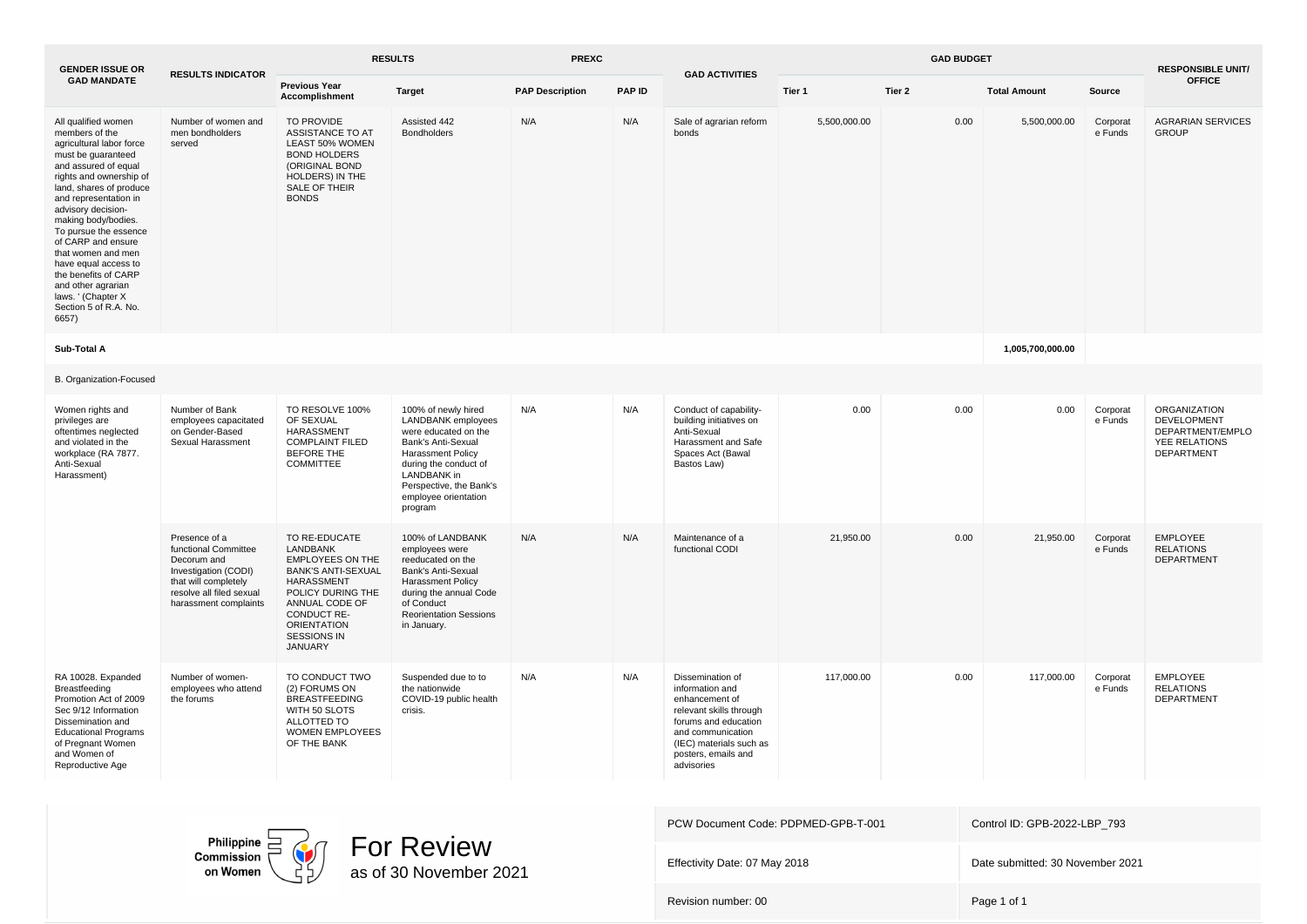| <b>GENDER ISSUE OR</b>                                                                                                                                                                                                                                                                                                                              | <b>RESULTS INDICATOR</b>                                                                                                                                                                | <b>RESULTS</b>                                                                                                                                                                                      |                                                                                                                                                                                                                                                | <b>PREXC</b>           |               | <b>GAD ACTIVITIES</b>                                                                                                                                        | <b>GAD BUDGET</b> |        |                     |                     | <b>RESPONSIBLE UNIT/</b>                                                                                                           |
|-----------------------------------------------------------------------------------------------------------------------------------------------------------------------------------------------------------------------------------------------------------------------------------------------------------------------------------------------------|-----------------------------------------------------------------------------------------------------------------------------------------------------------------------------------------|-----------------------------------------------------------------------------------------------------------------------------------------------------------------------------------------------------|------------------------------------------------------------------------------------------------------------------------------------------------------------------------------------------------------------------------------------------------|------------------------|---------------|--------------------------------------------------------------------------------------------------------------------------------------------------------------|-------------------|--------|---------------------|---------------------|------------------------------------------------------------------------------------------------------------------------------------|
| <b>GAD MANDATE</b>                                                                                                                                                                                                                                                                                                                                  |                                                                                                                                                                                         | <b>Previous Year</b><br>Accomplishment                                                                                                                                                              | <b>Target</b>                                                                                                                                                                                                                                  | <b>PAP Description</b> | <b>PAP ID</b> |                                                                                                                                                              | Tier 1            | Tier 2 | <b>Total Amount</b> | Source              | <b>OFFICE</b>                                                                                                                      |
| RA 10028. Expanded<br>Breastfeeding<br>Promotion Act of 2009<br>Ch III Sec 11.<br>Establishment of<br><b>Lactation Stations</b>                                                                                                                                                                                                                     | Number of women-<br>employees who avail of<br>the services of the LBP<br><b>Lactation Station</b>                                                                                       | TO CONTINUE<br><b>EFFICIENT</b><br>OPERATION OF THE<br>LANDBANK<br><b>LACTATION STATION</b><br>IN THE SERVICE OF<br>100% OF ITS<br><b>REGISTERED</b><br><b>LACTATING WOMEN-</b><br><b>EMPLOYEES</b> | A total of 53 women-<br>employees were able to<br>avail of the services of<br>the LBP Lactation<br>Station, enabling them<br>to balance their<br>domestic and work<br>obligations                                                              | N/A                    | N/A           | Efficient operation of<br>the LANDBANK<br>Lactation station                                                                                                  | 6,900.00          | 0.00   | 6,900.00            | Corporat<br>e Funds | <b>EMPLOYEE</b><br><b>RELATIONS</b><br><b>DEPARTMENT</b>                                                                           |
| Proclamation No. 227:<br>Providing for the<br>Observance of the<br>Month of March as<br>"Women's Role in<br><b>History Month</b>                                                                                                                                                                                                                    | Continuous<br>Participation of<br><b>LANDBANK</b> to<br>strengthen the<br>awareness and<br>importance of<br>celebrating the<br>National Women's<br><b>Month Celebration</b><br>(NWMC)   | Continuous<br>Participation of<br>LANDBANK in the<br>annual Celebration of<br>National Women's<br>Month Celebration<br>(NWMC)                                                                       | Participated in the Kick-<br>off Activity of the<br>National Women's<br>Month Celebration 2020<br>(NWMC) March 7, 2020<br>(Sat), 6:00 a.m., at the<br>Lapu-Lapu Monument<br>Area, Luneta Park,<br>Manila Organizer:<br>Depaftment of Finance   | N/A                    | N/A           | Participation in the<br><b>Celebration National</b><br>Women's Month<br>Celebration (NWMC)                                                                   | 30.000.00         | 0.00   | 30.000.00           | Corporat<br>e Funds | <b>EMPLOYEE</b><br><b>RELATIONS</b><br><b>DEPARTMENT</b>                                                                           |
| Proclamation No. 1172<br>Declaring November 25<br>To December 12 of<br>Every Year As The "18-<br>Day Campaign To End<br>Violence Against<br>Women" Republic Act<br>10398: An Act<br><b>Declaring November</b><br>Twenty-Five Of Every<br>Year As "National<br>Consciousness Day<br>For The Elimination Of<br>Violence Against<br>Women And Children | Provision of<br>Infographics materials<br>to raise awareness of<br>Violence Against<br>Women and Children.                                                                              | Continuous<br>Participation of<br>LANDBANK in the<br>annual Celebration of<br>Violence Against<br>Women and Children<br>Campaign                                                                    | 1. Changing the outside<br>lights to orange of the<br>LBP Head Office,<br>sharing and posting<br>infographics to raise<br>awareness about<br>VAWC. 2. The VAWC<br>Puppet Web Series –<br>Shared and Posted on<br>LBP Workplace by<br>Facebook. | N/A                    | N/A           | Participation in the<br>Celebration of Violence<br>Against Women and<br>Children Campaign                                                                    | 10,000.00         | 0.00   | 10,000.00           | Corporat<br>e Funds | <b>EMPLOYEE</b><br><b>RELATIONS</b><br>DEPARTMENT                                                                                  |
| No sustained<br>implementation and<br>monitoring of<br>international, national,<br>and local GAD<br>mandates in<br>organizational PAPs                                                                                                                                                                                                              | Broader participation of<br>LANDBANK in global<br>movements for gender<br>equality and women<br>empowerment;<br>Enhanced capacity to<br>advocate and respond<br>to global gender issues | Monitored and<br>recorded participation<br>of LANDBANK<br>personnel in<br>international, national.<br>and local GAD<br>mandates                                                                     | N/A                                                                                                                                                                                                                                            | N/A                    | N/A           | Implementation of<br>activities in<br>celebration/observance<br>of National and<br>International women's<br>activities                                       | 0.00              | 0.00   | 0.00                | Corporat<br>e Funds | GAD Secretariat and all<br>Sectors of the Bank                                                                                     |
| No existing system or<br>mechanism to measure<br>the gendered impact of<br>LBP projects on<br>external clients                                                                                                                                                                                                                                      | Availability of functional<br>child minding and<br>lactation facilities in<br>field units based on<br>expressed needs of<br>clients; feedback from<br>availing clients                  | Data available on loan<br>exposure, deposits,<br>and client<br>demographics and<br>Data gaps established<br>in SYMBOLS by<br>EOY1"                                                                  | N/A                                                                                                                                                                                                                                            | N/A                    | N/A           | "Q3 Establish areas of<br>impact; Identify<br>necessary information;<br>Report generation and<br>analysis; Impact<br>assessment, Q1-Q4<br>Data gap analysis" | 0.00              | 0.00   | 0.00                | Corporat<br>e Funds | <b>Enterprise and Data</b><br>Management<br>Department, Operations<br>Sector, Branch Banking<br>Sector, Office of the<br>President |

Philippine<br>Commission<br>on Women



| PCW Document Code: PDPMED-GPB-T-001 | Control ID: GPB-2022-LBP 793     |
|-------------------------------------|----------------------------------|
| Effectivity Date: 07 May 2018       | Date submitted: 30 November 2021 |
| Revision number: 00                 | Page 1 of 1                      |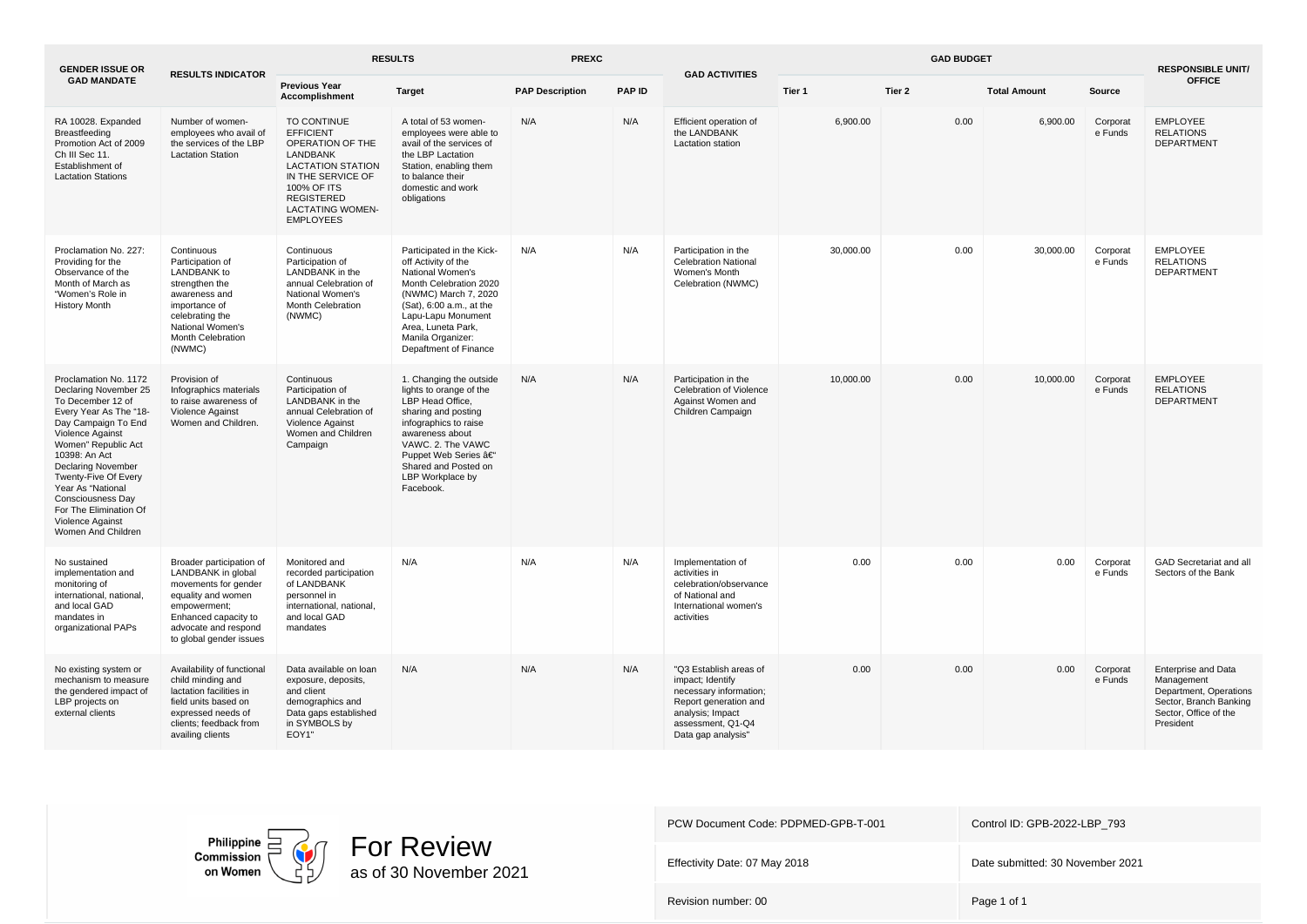| <b>GENDER ISSUE OR</b>                                                                                                                                                                                                                                                                                  | <b>RESULTS INDICATOR</b>                                                                   | <b>RESULTS</b>                                                                                                                                                                                                                                                                                            |                                                                                                                                                                                                                                       | <b>PREXC</b><br><b>GAD ACTIVITIES</b> |               |                                                                                                                         | <b>GAD BUDGET</b> |        |                     |                     | <b>RESPONSIBLE UNIT/</b>                                 |
|---------------------------------------------------------------------------------------------------------------------------------------------------------------------------------------------------------------------------------------------------------------------------------------------------------|--------------------------------------------------------------------------------------------|-----------------------------------------------------------------------------------------------------------------------------------------------------------------------------------------------------------------------------------------------------------------------------------------------------------|---------------------------------------------------------------------------------------------------------------------------------------------------------------------------------------------------------------------------------------|---------------------------------------|---------------|-------------------------------------------------------------------------------------------------------------------------|-------------------|--------|---------------------|---------------------|----------------------------------------------------------|
| <b>GAD MANDATE</b>                                                                                                                                                                                                                                                                                      |                                                                                            | <b>Previous Year</b><br>Accomplishment                                                                                                                                                                                                                                                                    | <b>Target</b>                                                                                                                                                                                                                         | <b>PAP Description</b>                | <b>PAP ID</b> |                                                                                                                         | Tier 1            | Tier 2 | <b>Total Amount</b> | Source              | <b>OFFICE</b>                                            |
| MCW Sec 25. Right to<br>Decent Work.<br>Employers both in the<br>public and private<br>sectors shall provide<br>services in support to<br>balancing family<br>obligations and work<br>responsibilities. These<br>include seminars on<br>responsible<br>parenthood.                                      | Number of employees<br>who participate in the<br>forum on parenting                        | TO CONDUCT AT<br>LEAST ONE (1)<br><b>FORUM ON</b><br>PARENTING WITH<br>EQUAL SLOTS (50%<br>WOMEN AND 50%<br>MEN) FOR<br><b>LANDBANK</b><br><b>EMPLOYEES</b>                                                                                                                                               | Suspended due to to<br>the nationwide<br>COVID-19 public health<br>crisis.                                                                                                                                                            | N/A                                   | N/A           | Conduct of forums on<br>responsible<br>parenthood                                                                       | 5,000.00          | 0.00   | 5,000.00            | Corporat<br>e Funds | <b>EMPLOYEE</b><br><b>RELATIONS</b><br><b>DEPARTMENT</b> |
| MCW Sec 22. Right to<br>Decent Work, The<br>State shall further<br>ensure support<br>services that will<br>enable women to<br>balance their family<br>obligations and work<br>resposnibilities<br>including the<br>establishment of day<br>centers and breast-<br>feeding stations at the<br>work place | Number of employees<br>who avail the Day Care<br>Services                                  | <b>CONTINUOUS</b><br>OPERATION OF THE<br><b>LANDBANK DAY</b><br><b>CARE CENTER TO</b><br><b>ACCOMMODATE 25</b><br><b>REGULAR CHILDREN</b><br>PUPILS AND 5 WALK-<br>INS OF THE<br><b>EMPLOYEES OF THE</b><br><b>BANK TO ASSURE</b><br>THAT THEY ARE<br>ABLE TO FULFILL<br>THEIR WORK<br><b>OBLIGATIONS</b> | <b>LANDBANK Day Care</b><br>Center to accommodate<br>23 regular<br>childrenpupils and 25-<br>walkins of the<br>employees of the Bank<br>2. Learn From Home<br>Program May – July<br>2020 (8 weeks) for 18<br>pupils ages 3-4 yrs. old | N/A                                   | N/A           | Efficient operation of<br>the LANDBANK Day<br>Care Center/Early<br>Childhood<br><b>Development Center</b>               | 250,000.00        | 0.00   | 250,000.00          | Corporat<br>e Funds | <b>EMPLOYEE</b><br><b>RELATIONS</b><br><b>DEPARTMENT</b> |
|                                                                                                                                                                                                                                                                                                         | Number of<br>parents/carers who<br>have availed of the<br>slots for the Summer<br>Workshop | TO FACILITATE THE<br>CONDUCT OF AN<br>ART AND<br>PERSONALITY<br>DEVELOPMENT<br><b>SUMMER</b><br>WORKSHOP FOR 120<br>CHILDREN/DEPENDE<br>NTS OF BANKS<br><b>EMPLOYEES</b><br>(NUMBER OF<br>PARENT-<br><b>BENEFICIARIES WILL</b><br>BE DETERMINED<br><b>ONCE</b><br><b>REGISTRATION IS</b><br>COMPLETED)    | Suspended due to the<br>nationwide COVID-19<br>public health crisis                                                                                                                                                                   | N/A                                   | N/A           | <b>Conduct of Summer</b><br>Workshop for<br>children/dependents of<br><b>LANDBANK</b><br>Employees and other<br>workers | 206.000.00        | 0.00   | 206,000.00          | Corporat<br>e Funds | <b>EMPLOYEE</b><br><b>RELATIONS</b><br><b>DEPARTMENT</b> |



Effectivity Date: 07 May 2018 **Date submitted: 30 November 2021**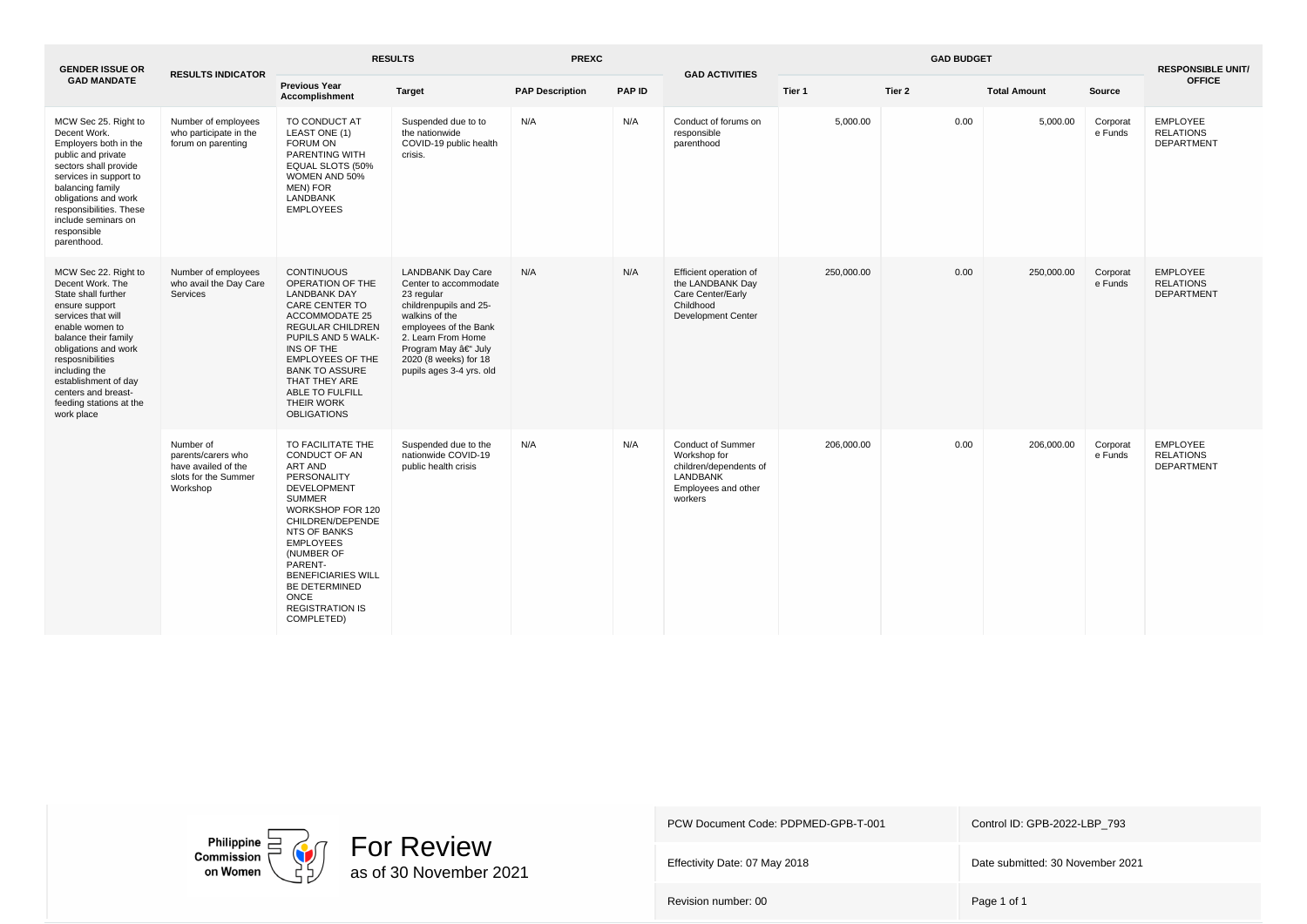| <b>GENDER ISSUE OR</b>                                                                                                                                                                                                                                                                                                                                                                                                                    | <b>RESULTS INDICATOR</b>                                                                                                                                                                                                                                           | <b>RESULTS</b>                                                                                                                                                                                                                                     |                                                                                                                                                                                                                                              | <b>PREXC</b>           |        | <b>GAD ACTIVITIES</b>                                                                                                                                     | <b>GAD BUDGET</b> |        |                     |                     | <b>RESPONSIBLE UNIT/</b>                                                                     |
|-------------------------------------------------------------------------------------------------------------------------------------------------------------------------------------------------------------------------------------------------------------------------------------------------------------------------------------------------------------------------------------------------------------------------------------------|--------------------------------------------------------------------------------------------------------------------------------------------------------------------------------------------------------------------------------------------------------------------|----------------------------------------------------------------------------------------------------------------------------------------------------------------------------------------------------------------------------------------------------|----------------------------------------------------------------------------------------------------------------------------------------------------------------------------------------------------------------------------------------------|------------------------|--------|-----------------------------------------------------------------------------------------------------------------------------------------------------------|-------------------|--------|---------------------|---------------------|----------------------------------------------------------------------------------------------|
| <b>GAD MANDATE</b>                                                                                                                                                                                                                                                                                                                                                                                                                        |                                                                                                                                                                                                                                                                    | <b>Previous Year</b><br><b>Accomplishment</b>                                                                                                                                                                                                      | <b>Target</b>                                                                                                                                                                                                                                | <b>PAP Description</b> | PAP ID |                                                                                                                                                           | Tier 1            | Tier 2 | <b>Total Amount</b> | Source              | <b>OFFICE</b>                                                                                |
| MCW CH. V .Sec. 22.<br>Right to Decent Work.<br>- The State shall<br>progressively realize<br>and ensure decent<br>work standards for<br>women that involve the<br>creation of jobs of<br>acceptable quality in<br>conditions of freedom,<br>equity, security, and<br>human dignity. (1)<br>Support services and<br>gears to protect them<br>from occupational and<br>health hazards taking<br>into account women's<br>maternal functions | Number of<br>beneficiaries of the use<br>of leave credits for<br>absence due to<br>COVID-19                                                                                                                                                                        | CONTINUED<br>AMINISTRATION OF<br>THE LEAVE<br>PRIVILEGES, WHICH<br>WILL BE BASED ON<br>THE ACTUAL<br><b>AVAILMENT DURING</b><br>THE YEAR OF<br><b>IMPLEMENTATION</b>                                                                               | N/A                                                                                                                                                                                                                                          | N/A                    | N/A    | In compliance to CSC<br>No. 08, s.2020, the use<br>of leave credits for<br>absence due to<br>quarantine and /or<br>treatment relative to<br>the COVID-19. | 34,375,329.90     | 0.00   | 34,375,329.90       | Corporat<br>e Funds | PERSONNEL<br><b>ADMINISTRATION</b><br><b>DEPARTMENT</b>                                      |
| MCW Ch VI.<br>Institutional<br>Mechanisms. Creation<br>and Strenghtening of<br>the GAD Focal Point.                                                                                                                                                                                                                                                                                                                                       | Number of attendees to<br>the different capability-<br>building programs<br>conducted for the GAD<br>Focal Points under the<br>Finance Sector                                                                                                                      | TO CONTINUE 100%<br>PARTICIPATION IN<br><b>VARIOUS CAPACITY</b><br><b>BUILDING</b><br><b>PROGRAMS</b><br>ORGANIZED BY THE<br>DEPARTMENT OF<br>FINANCE (DOF)                                                                                        | No capacity building<br>programs were<br>conducted/participated                                                                                                                                                                              | N/A                    | N/A    | Active participation in<br>the various capacity<br>building programs<br>organized by the DOF                                                              | 0.00              | 0.00   | 0.00                | Corporat<br>e Funds | ORGANIZATION<br><b>DEVELOPMENT</b><br>DEPARTMENT/EMPLO<br>YEE RELATIONS<br><b>DEPARTMENT</b> |
|                                                                                                                                                                                                                                                                                                                                                                                                                                           | Number of capacitated<br>members of<br><b>LANDBANK GAD</b><br>Focal Point System<br>(GFPS)-Technical<br>Working Group (TWG)<br>and Regional GAD<br>Focal Point Sub-<br>systems<br>(GFPSs)through<br>various GAD and<br>related capability-<br>building initiatives | CONDUCT OF<br><b>CAPACITY BUILDING</b><br><b>TRAINING</b><br>PROGRAMS FOR<br>THE YEAR 2021 TO<br><b>CAPACITATE THEM</b><br>IN DEVELOPING,<br>IMPLEMENTATION,<br><b>MONITORING AND</b><br><b>EVALUATION OF GAD</b><br>PROGRAMS, PLANS<br>AND BUDGET | Conduct of the 1st and<br>2nd Batch of GAD<br>Analysis and GAD<br><b>Budget Attribution from</b><br>October 19-23, 2020<br>and November 20,<br>23-25, 2020 as part of<br>the capability-building<br>program. 49<br><b>LANDBANK</b> personnel | N/A                    | N/A    | Conduct of relevant<br>capacity building<br>programs on Gender<br>Sensitivity, Gender<br>Analysis, and GAD<br>Planning and<br>Budgeting                   | 1,513,000.00      | 0.00   | 1,513,000.00        | Corporat<br>e Funds | <b>EMPLOYEE</b><br><b>RELATIONS</b><br><b>DEPARTMENT</b>                                     |
|                                                                                                                                                                                                                                                                                                                                                                                                                                           | Number of policies or<br>documents issued on<br>the strengthening of<br>the GAD-FPS                                                                                                                                                                                | TO ISSUE SPECIAL<br><b>ORDER</b><br><b>DESIGNATING</b><br>SPECIFIC AND<br>PERMANENT<br>MEMBERS OF THE<br><b>LBP REGIONAL GFPS</b>                                                                                                                  | Still in process to issue<br>a Special Order to<br>designate specific and<br>permanent members of<br>the LBP Regional<br>GFPS.                                                                                                               | N/A                    | N/A    | Strengthening of the<br>existing LBP Regional<br>FPS through<br>reconstitution                                                                            | 0.00              | 0.00   | 0.00                | Corporat<br>e Funds | <b>EMPLOYEE</b><br><b>RELATIONS</b><br>DEPARTMENT                                            |

Philippine<br>Commission<br>on Women



PCW Document Code: PDPMED-GPB-T-001 Control ID: GPB-2022-LBP\_793

Effectivity Date: 07 May 2018 **Date submitted: 30 November 2021**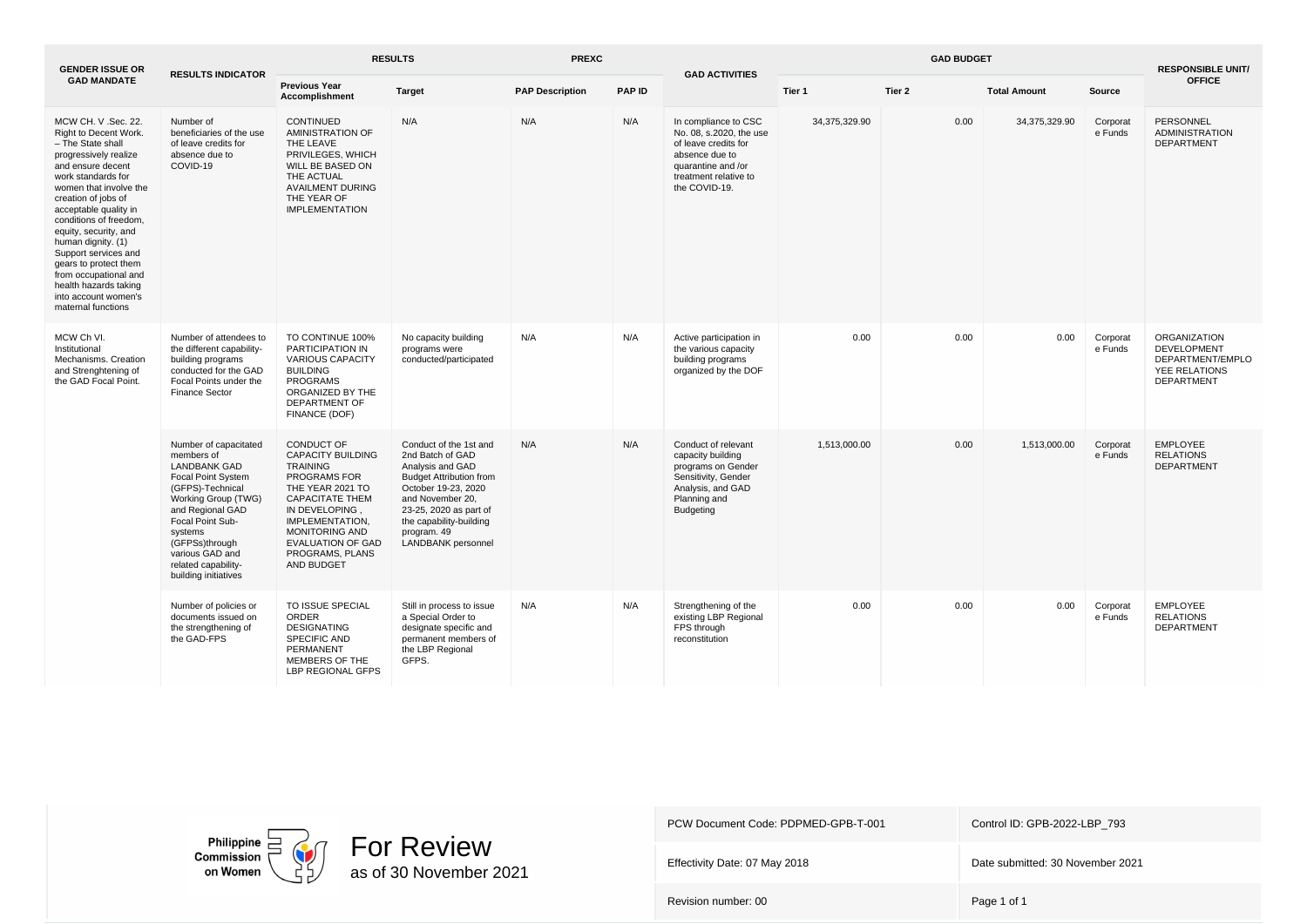| <b>GENDER ISSUE OR</b>                                                                                                             | <b>RESULTS INDICATOR</b>                                                                                                                                                                                                                                                                                                                          | <b>RESULTS</b>                                                                                                                                                              |                                                                                                                                                              | <b>PREXC</b><br><b>GAD ACTIVITIES</b> |        |                                                                                                                                                                                                                             | <b>GAD BUDGET</b> |        |                     |                     | <b>RESPONSIBLE UNIT/</b>                                     |
|------------------------------------------------------------------------------------------------------------------------------------|---------------------------------------------------------------------------------------------------------------------------------------------------------------------------------------------------------------------------------------------------------------------------------------------------------------------------------------------------|-----------------------------------------------------------------------------------------------------------------------------------------------------------------------------|--------------------------------------------------------------------------------------------------------------------------------------------------------------|---------------------------------------|--------|-----------------------------------------------------------------------------------------------------------------------------------------------------------------------------------------------------------------------------|-------------------|--------|---------------------|---------------------|--------------------------------------------------------------|
| <b>GAD MANDATE</b>                                                                                                                 |                                                                                                                                                                                                                                                                                                                                                   | <b>Previous Year</b><br>Accomplishment                                                                                                                                      | <b>Target</b>                                                                                                                                                | <b>PAP Description</b>                | PAP ID |                                                                                                                                                                                                                             | Tier 1            | Tier 2 | <b>Total Amount</b> | Source              | <b>OFFICE</b>                                                |
| Magna Carta of<br>Women, Solo Parents<br>Welfare Act, Anti<br>Violence Against<br>Women and their<br>Children Act. etc.            | Number of<br>beneficiaries of the<br>different leave<br>privileges                                                                                                                                                                                                                                                                                | CONTINUED<br><b>AMINISTRATION OF</b><br>THE LEAVE<br>PRIVILEGES, WHICH<br>WILL BE BASED ON<br>THE ACTUAL<br><b>AVAILMENT DURING</b><br>THE YEAR OF<br><b>IMPLEMENTATION</b> | A total of 408 (78 -<br>Males and 330 -<br>Females) employees<br>availed of the following<br>different Leave<br>privileges under the<br>Magna Carta of Women | N/A                                   | N/A    | Compliance with<br>relevant laws, rules<br>and regulations on<br>various leave privileges                                                                                                                                   | 40,471,802.54     | 0.00   | 40,471,802.54       | Corporat<br>e Funds | PERSONNEL<br><b>ADMINISTRATION</b><br><b>DEPARTMENT</b>      |
| M&E system unable to<br>track impacts of GAD<br>PAPs on internal<br>clients                                                        | Strengthened capacity<br>of LANDBANK to<br>promote, design and<br>implement policies,<br>programs and projects<br>that reflect the needs<br>and priorities and<br>interests of both<br>women and men and<br>support gender equality                                                                                                               | Pre-requisites of<br>gender-based M&E<br>System completed and<br>in place                                                                                                   | N/A                                                                                                                                                          | N/A                                   | N/A    | "Q1-Q2 Inventory of<br>internal PAPs:<br>Participatory<br>identification of impact<br>assessment<br>parameters and<br>methodology, Q3-Q4<br>Conduct of<br>participatory impact<br>assessment of existing<br>internal PAPs ' | 0.00              | 0.00   | 0.00                | Corporat<br>e Funds | Human Resource<br><b>Management Group</b><br>(PAD, ERD, ODD) |
| Low level of gender<br>awareness among<br><b>LANDBANK</b> personnel                                                                | # male and female staff<br>who have undergone<br>basic GAD trainings;<br>changes in nowledge,<br>attitude, skills of<br>participants; reported<br>cases of SH and other<br>gender-based offenses<br>(severity, frequency);<br>access and passing<br>rate of employees in<br>the LANDBANK E-<br><b>Learning Access Portal</b><br>(LEAP) GAD Module | Structures and<br>mechanisms in place<br>and assisting in<br>gender-awareness<br>raising of LANDBANK<br>personnel                                                           | N/A                                                                                                                                                          | N/A                                   | N/A    | "Q1 - Develop<br>behavior-level<br>assessment tool for<br>trainings conducted;<br>Crafting and<br>implementation of<br>LEAP GAD Module.<br>Q3 - Conduct of GST<br>(at least 2 batches) '                                    | 0.00              | 0.00   | 0.00                | Corporat<br>e Funds | LBP GAD - TWG. GAD<br>Secretariat (ERD)                      |
| Lack of policies that<br>clearly articulate<br>support to GAD<br>mandates including<br>gender responsive<br>planning and budgeting | # of policies that<br>support GAD in place                                                                                                                                                                                                                                                                                                        | Overall GAD Policy<br>formulated and<br>implemented and<br>localized across<br>LANDBANK by EOY                                                                              | N/A                                                                                                                                                          | N/A                                   | N/A    | "Q1-Q2 Issuance of<br><b>LANDBANK Policy</b><br>Statement on GAD,<br>Q3-Q4 Cascading of<br>approved LANDBANK<br>Policy Statement on<br>GAD to the Bank<br>Sectors; Formulation of<br>Sectoral Policy on<br>GAD'             | 0.00              | 0.00   | 0.00                | Corporat<br>e Funds | <b>GAD Secretariat</b><br>(ERD), LBP GFPS &<br><b>TWG</b>    |





Effectivity Date: 07 May 2018 **Date submitted: 30 November 2021**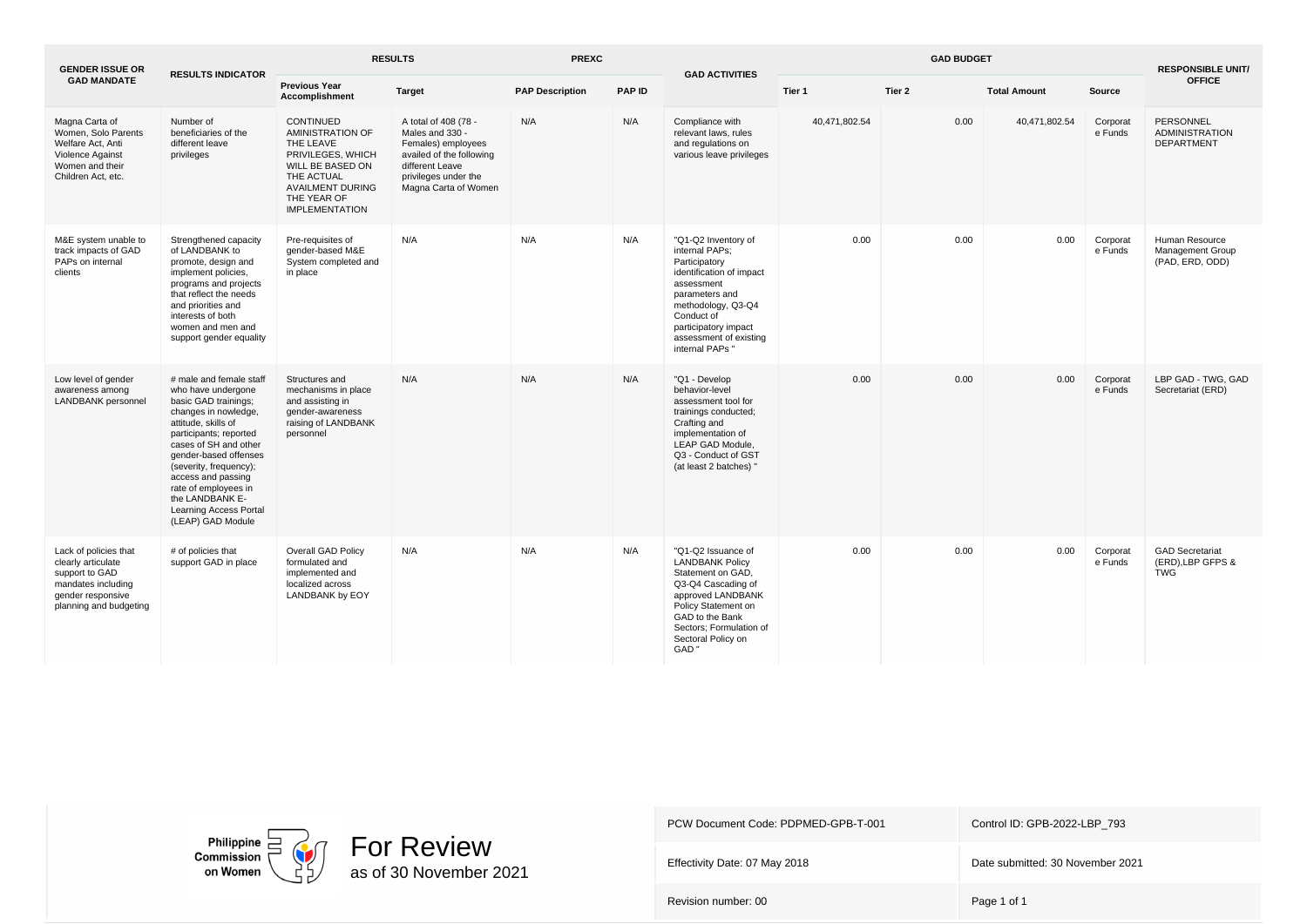| <b>GENDER ISSUE OR</b>                                                                                                           | <b>RESULTS INDICATOR</b>                                                                                                                                                                                   | <b>RESULTS</b><br><b>PREXC</b>                                                                                   |               |                        | <b>GAD ACTIVITIES</b> |                                                                                                                                                                                                                                                                                                                          | <b>RESPONSIBLE UNIT/</b> |        |                     |                     |                                                                                  |
|----------------------------------------------------------------------------------------------------------------------------------|------------------------------------------------------------------------------------------------------------------------------------------------------------------------------------------------------------|------------------------------------------------------------------------------------------------------------------|---------------|------------------------|-----------------------|--------------------------------------------------------------------------------------------------------------------------------------------------------------------------------------------------------------------------------------------------------------------------------------------------------------------------|--------------------------|--------|---------------------|---------------------|----------------------------------------------------------------------------------|
| <b>GAD MANDATE</b>                                                                                                               |                                                                                                                                                                                                            | <b>Previous Year</b><br><b>Accomplishment</b>                                                                    | <b>Target</b> | <b>PAP Description</b> | <b>PAP ID</b>         |                                                                                                                                                                                                                                                                                                                          | Tier 1                   | Tier 2 | <b>Total Amount</b> | Source              | <b>OFFICE</b>                                                                    |
| Lack of internal GAD<br>resource person                                                                                          | Organic GAD<br>Resource Pool of<br>LANDBANK in place<br>and functional, #<br>members trained and<br>available as RP                                                                                        | TOT program design<br>and participants<br>selected based on<br>eligibility requirements                          | N/A           | N/A                    | N/A                   | "Q1-Q2 - Identification<br>of potential GAD<br><b>Resource Persons:</b><br>Conduct of TNA, Q3-<br>Q4 - Series of<br>consultations with<br>prospective consultant<br>to come up with a<br>comprehensive TOT<br>design based on TNA<br>and organizational<br>needs"                                                        | 0.00                     | 0.00   | 0.00                | Corporat<br>e Funds | <b>GFPS Secretariat</b><br>(ERD), ODD                                            |
| Lack of gender<br>perspective in existing<br>organizational and<br>Sectoral policies and<br>plans                                | Gender responsive<br>organizational and<br>sectoral policies and<br>plans formulated                                                                                                                       | Structures and<br>mechanisms in place to<br>facilitate<br>mainstreaming GAD in<br>Sectoral policies and<br>plans | N/A           | N/A                    | N/A                   | "Q1-Q2 - Creation of a<br>Sectoral group in<br>charge of crafting the<br>Sectoral policy, Q3-Q4<br>- Capacity building of<br>Sectoral group to come<br>up with Sectoral<br>policies; Validation of<br>draft Sectoral policies,<br>Q3 - Preparation of<br>Annual GAD Plan &<br>Budget; Submission of<br>Sectoral inputs " | 0.00                     | 0.00   | 0.00                | Corporat<br>e Funds | <b>GAD Secretariat</b><br>(ERD).LBP GFPS &<br>TWG and all Sectors of<br>the Bank |
| GFPS members have<br>limited knowledge on<br>GAD and performing<br>limited functions based<br>on provisions of the<br>quidelines | # GFPS members<br>attended basic GAD<br>trainings including<br>orientation on the GAD<br>Focal Point System's<br>functions and<br>responsibilities based<br>on PCW-MC 2011-01<br>or the GFPS<br>Guidelines | Conceptual clarity on<br>GAD and its<br>operationalization in<br>LANDBANK among<br>GFPS members by<br>EOY        | N/A           | N/A                    | N/A                   | "Q1 Conduct a TNA;<br>Develop a training plan<br>for the GFPS<br>members, Q2-Q4 -<br>Conduct of GAD<br>trainings (GST in the<br>Context of Covid-19<br>Pandemic, Gender<br>Mainstreaming,<br>Introduction to Gender<br>Analysis, GAD<br>Planning and<br>Budgeting, Gender-<br>related Laws)"                             | 0.00                     | 0.00   | 0.00                | Corporat<br>e Funds | <b>GFPS Secretariat</b><br>(ERD), ODD                                            |



Effectivity Date: 07 May 2018 **Date submitted: 30 November 2021**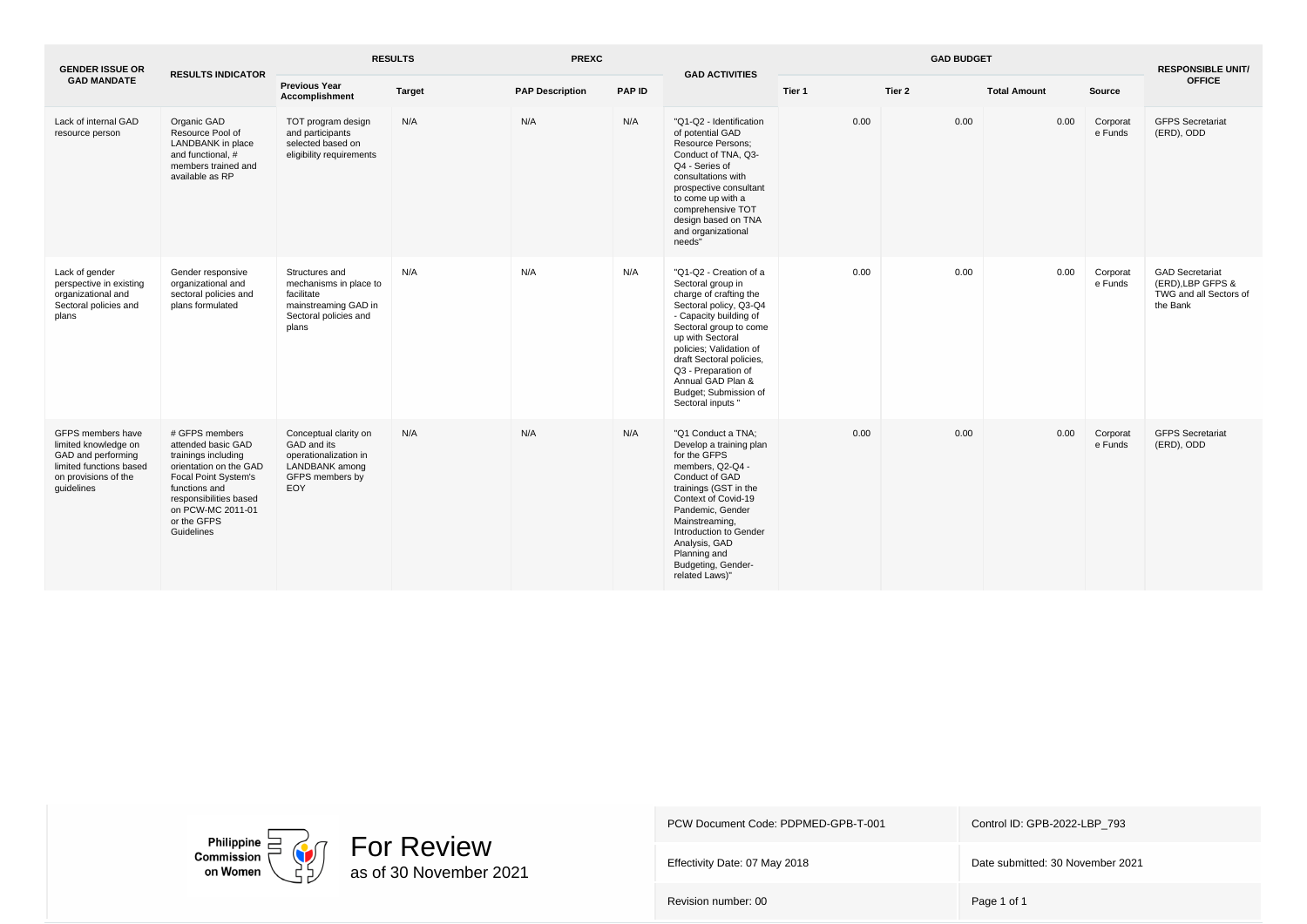| <b>GENDER ISSUE OR</b>                                                                                                                                                                                                               | <b>RESULTS INDICATOR</b>                                                                                                                                                                                                            | <b>RESULTS</b>                                                                                                                                                                                                       | <b>PREXC</b>  |                        | <b>GAD ACTIVITIES</b> | <b>GAD BUDGET</b>                                                                                                                                            |        |        |                     |                     |                                                                                                          |
|--------------------------------------------------------------------------------------------------------------------------------------------------------------------------------------------------------------------------------------|-------------------------------------------------------------------------------------------------------------------------------------------------------------------------------------------------------------------------------------|----------------------------------------------------------------------------------------------------------------------------------------------------------------------------------------------------------------------|---------------|------------------------|-----------------------|--------------------------------------------------------------------------------------------------------------------------------------------------------------|--------|--------|---------------------|---------------------|----------------------------------------------------------------------------------------------------------|
| <b>GAD MANDATE</b>                                                                                                                                                                                                                   |                                                                                                                                                                                                                                     | <b>Previous Year</b><br>Accomplishment                                                                                                                                                                               | <b>Target</b> | <b>PAP Description</b> | <b>PAP ID</b>         |                                                                                                                                                              | Tier 1 | Tier 2 | <b>Total Amount</b> | Source              | <b>OFFICE</b>                                                                                            |
| Existing policies do not<br>clearly address gender<br>gaps among external<br>and internal clients in<br>terms of visibility,<br>access to and benefit<br>from, and contribution<br>to LANDBANK<br>programs, projects and<br>services | # women & women's<br>groups engaged in<br>continuing dialogue<br>with LANDBANK;<br>gender issues<br>identified                                                                                                                      | Policies address the<br>gender gaps among<br>external and internal<br>clients                                                                                                                                        | N/A           | N/A                    | N/A                   | Review/revisit/revision<br>of existing policies as<br>needed                                                                                                 | 0.00   | 0.00   | 0.00                | Corporat<br>e Funds | <b>GAD Secretariat</b><br>(ERD), LBP GFPS &<br><b>TWG</b>                                                |
|                                                                                                                                                                                                                                      | Sector-specific IEC<br>materials and<br>knowledge products<br>produced and<br>disseminated among<br>clients; Feedbacks<br>received through<br>suggestion box, Fb<br>messages and tweets.                                            | Better appreciation and<br>increased support for<br>GAD across the<br>organization and at<br>least one policy to be<br>reviewed / developed<br>per sector of the bank<br>where applicable;<br>Sectoral Policy on GAD | N/A           | N/A                    | N/A                   | Q1 Issuance of a GAD<br>policy statement for the<br>whole bank ,Q3-Q4<br>Sectoral policy<br>review/development                                               | 0.00   | 0.00   | 0.00                | Corporat<br>e Funds | <b>GAD Secretariat</b><br>(ERD), LBP GFPS &<br><b>TWG</b>                                                |
| Development planning<br>cycle (planning,<br>programming and<br>budgeting,<br>management and<br>implementation,<br>monitoring and<br>evaluation) is not<br>based on SDD or<br>gender statistics                                       | Strengthened capacity<br>of LANDBANK to<br>promote, design and<br>implement policies,<br>programs and projects<br>that reflect the needs<br>and priorities and<br>interests of both<br>women and men and<br>support gender equality | Pre-requisites of<br>gender-based M&E<br>System completed and<br>in place                                                                                                                                            | N/A           | N/A                    | N/A                   | Q1-Q4 Data gap<br>analysis; Design and<br>development of the<br>report; Report<br>generation (new data<br>gaps maybe generated<br>as needed or on<br>demand) | 0.00   | 0.00   | 0.00                | Corporat<br>e Funds | <b>Enterprise Data</b><br>Management<br>Department, System<br>owners                                     |
|                                                                                                                                                                                                                                      | Total number and title<br>of programs and<br>projects subjected to<br>HGDG and other<br>gender analysis tools,<br>gender issues and<br>mitigation measures<br>identified from gender<br>analysis of programs<br>and projects        | Policy formulated and<br>issued by end of June                                                                                                                                                                       | N/A           | N/A                    | N/A                   | "Q1-Q2 Crafting,<br>approval, issuance of<br>Policy "                                                                                                        | 0.00   | 0.00   | 0.00                | Corporat<br>e Funds | GAD Secretariat (ERD),<br>LBP GAD-TWG                                                                    |
| Absence of an<br>institutional GAD<br>Agenda consisting of<br><b>GAD Strategic</b><br>Framework (GAD<br>Vision, Mission, Goals)<br>and six-year GAD<br>Strategic Plan                                                                | GAD Agenda<br>completed, approved,<br>and circulated among<br><b>LANDBANK</b> offices                                                                                                                                               | Broad, systematic<br>gender mainstreaming<br>in the organization and<br>PAPs of LANDBANK                                                                                                                             | N/A           | N/A                    | N/A                   | $Q1-Q4 -$<br>Implementation of GAD<br>Strategic Plan                                                                                                         | 0.00   | 0.00   | 0.00                | Corporat<br>e Funds | <b>GAD Focal Point</b><br>System (Chair,<br>Executive Committee.<br>TWG, GFP Sub-system,<br>Secretariat) |

Philippine  $\Box$ <br>Commission on Women



PCW Document Code: PDPMED-GPB-T-001 Control ID: GPB-2022-LBP\_793

Effectivity Date: 07 May 2018 **Date submitted: 30 November 2021**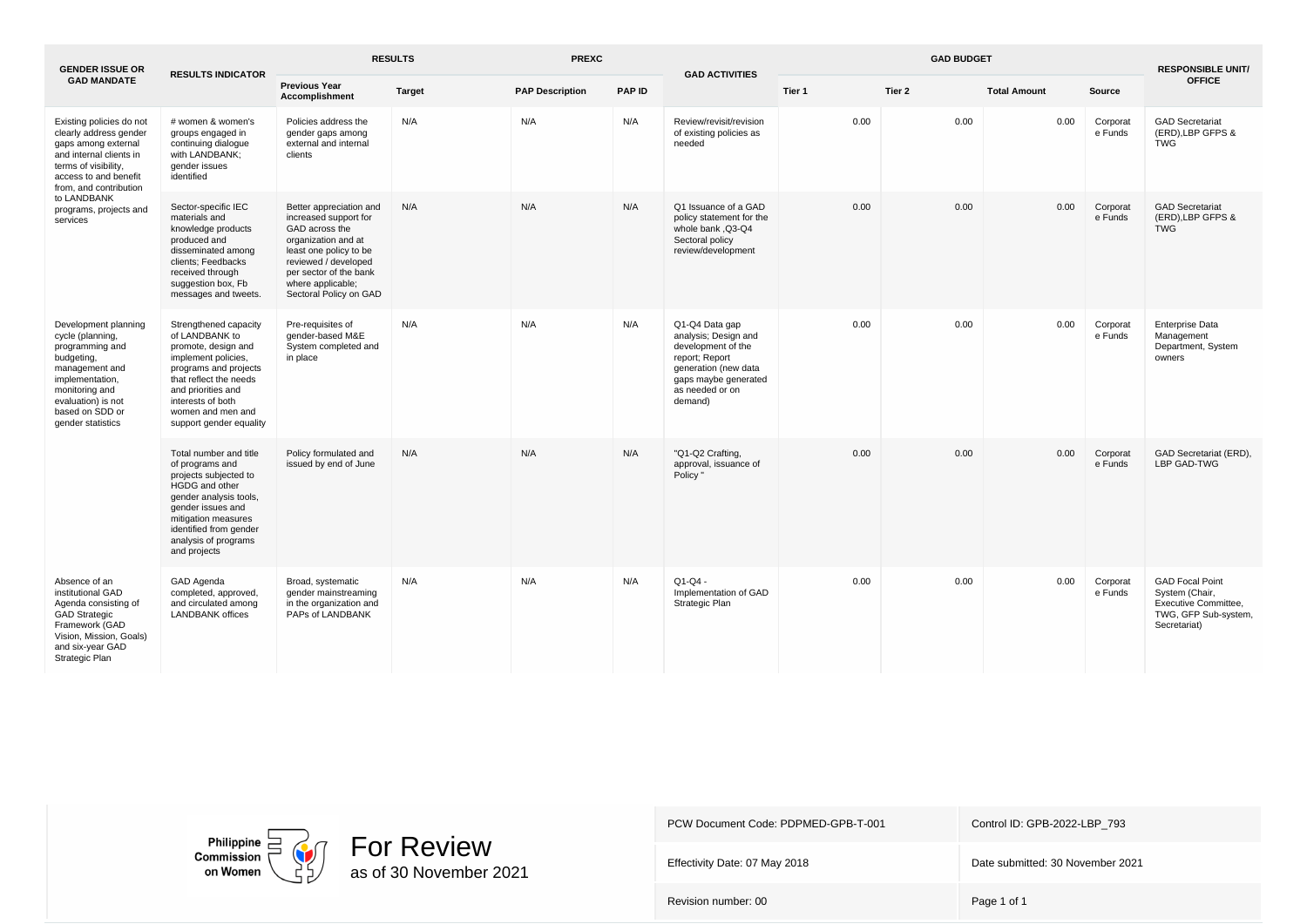| <b>GENDER ISSUE OR</b>                                                                       | <b>RESULTS INDICATOR</b>                                                                                                           | <b>RESULTS</b>                                                                                               |               | <b>PREXC</b>           |               | <b>GAD ACTIVITIES</b>                                                                                                                                                                                                                                                             |        | <b>RESPONSIBLE UNIT/</b> |                     |                     |                                                           |  |
|----------------------------------------------------------------------------------------------|------------------------------------------------------------------------------------------------------------------------------------|--------------------------------------------------------------------------------------------------------------|---------------|------------------------|---------------|-----------------------------------------------------------------------------------------------------------------------------------------------------------------------------------------------------------------------------------------------------------------------------------|--------|--------------------------|---------------------|---------------------|-----------------------------------------------------------|--|
| <b>GAD MANDATE</b>                                                                           |                                                                                                                                    | <b>Previous Year</b><br>Accomplishment                                                                       | <b>Target</b> | <b>PAP Description</b> | <b>PAP ID</b> |                                                                                                                                                                                                                                                                                   | Tier 1 | Tier 2                   | <b>Total Amount</b> | Source              | <b>OFFICE</b>                                             |  |
| A significant number of<br>policy issuances do not<br>use gender fair<br>language and images | Policy on the use of<br>gender fair language<br>issued; # trainings on<br>GFL conducted and #<br>attendees (sex-<br>disaggregated) | Institutionalized use of<br>GFL warranted by<br>internal policy and<br>quidelines and<br>knowledgeable staff | N/A           | N/A                    | N/A           | Q1-Q4 - Training on<br>GFL for personnel<br>involved in policy<br>formulation, program<br>design, and corporate<br>affairs; Adoption of<br>CSC Memorandum<br>Circular on the Use of<br>Non-sexist Language;<br>Issuance of internal<br>policy and guidelines<br>on the use of GFL | 0.00   | 0.00                     | 0.00                | Corporat<br>e Funds | GFPS-TWG<br>(collaborative effort for<br>the policy), ODD |  |
| Sub-Total B                                                                                  |                                                                                                                                    |                                                                                                              |               |                        |               |                                                                                                                                                                                                                                                                                   |        |                          | 77,006,982.44       |                     |                                                           |  |

## C. GAD-Attributed Programs or Projects

| <b>GENDER ISSUE OR GAD MANDATE</b>                                                                                                                                                                                                                                                                                                                                                                                                                                                                                                                                                                                                                                                                                          | <b>RESULTS INDICATOR</b>                                                                                                                                                         | <b>RESULTS</b>                                                                                                                                                                                          |        | PREXC                  |        | TITLE OF MAJOR PROGRAM/<br>PROJECT | <b>HGDG DESIGN/</b><br><b>FUNDING</b><br><b>FACILITY/</b><br><b>GENERIC</b> | <b>TOTAL ANNUAL</b><br><b>BUDGET OF MAJOR</b> |                   | <b>RESPONSIBLE UNIT/ OFFICE</b> |                   |                 |                                            |
|-----------------------------------------------------------------------------------------------------------------------------------------------------------------------------------------------------------------------------------------------------------------------------------------------------------------------------------------------------------------------------------------------------------------------------------------------------------------------------------------------------------------------------------------------------------------------------------------------------------------------------------------------------------------------------------------------------------------------------|----------------------------------------------------------------------------------------------------------------------------------------------------------------------------------|---------------------------------------------------------------------------------------------------------------------------------------------------------------------------------------------------------|--------|------------------------|--------|------------------------------------|-----------------------------------------------------------------------------|-----------------------------------------------|-------------------|---------------------------------|-------------------|-----------------|--------------------------------------------|
|                                                                                                                                                                                                                                                                                                                                                                                                                                                                                                                                                                                                                                                                                                                             |                                                                                                                                                                                  | <b>Previous Year Accomplishment</b>                                                                                                                                                                     | Target | <b>PAP Description</b> | PAP ID |                                    | <b>CHECKLIST</b><br><b>SCORE</b>                                            | <b>PROGRAM/PROJECT</b>                        | Tier 1            | Tier 2                          | Amount            | Source          |                                            |
| RA 7192. Women in Development and<br>Nation Building Act, Section 2. Declaration<br>of Policy. (1) A substantial portion of official<br>development assistance funds received<br>from foreign governments and multilateral<br>agencies and organizations shall be set<br>aside and utilized by the agencies<br>concerned to support programs and<br>activities for women; (2) All government<br>departments shall ensure that women<br>benefit equally and participate directly in<br>the development programs and projects of<br>said department, specifically those funded<br>under official foreign development<br>assistance to ensure the full participation<br>and involvement of women in the<br>development process | - Gender issues surfaced from the<br>gender analysis of project/program<br>using WACPC and HGDG. Mitigated<br>project/program design AND feedback<br>from intended beneficiaries | INCREASED PARTICIPATION OF<br>WOMEN BENEFICIARIES IN THE<br>PLANNING, PROGRAMMING AND<br>BUDGETING, IMPLEMENTATION, AND<br>MONITORING EVALUATION OF ODA<br>PROJECTS AND PROGRAMS OF<br><b>I ANDBANK</b> | N/A    | N/A                    | N/A    | SWINE LENDING PROGRAM              | 10.85                                                                       | 30000000000.00                                | 16.275.000.000.00 | 0.00                            | 16.275.000.000.00 | Corporate Funds | <b>LENDING PROGRAM MANAGEMENT</b><br>GROUP |
| RA 7192. Women in Development and<br>Nation Building Act, Section 2. Declaration<br>of Policy. (1) A substantial portion of official<br>development assistance funds received<br>from foreign governments and multilateral<br>agencies and organizations shall be set<br>aside and utilized by the agencies<br>concerned to support programs and<br>activities for women; (2) All government<br>departments shall ensure that women<br>benefit equally and participate directly in<br>the development programs and projects of<br>said department, specifically those funded<br>under official foreign development<br>assistance to ensure the full participation<br>and involvement of women in the<br>development process | - Gender issues surfaced from the<br>gender analysis of project/program<br>using WACPC and HGDG. Mitigated<br>project/program design AND feedback<br>from intended beneficiaries | INCREASED PARTICIPATION OF<br>WOMEN BENEFICIARIES IN THE<br>PLANNING, PROGRAMMING AND<br>BUDGETING, IMPLEMENTATION, AND<br>MONITORING EVALUATION OF ODA<br>PROJECTS AND PROGRAMS OF<br>LANDBANK         | N/A    | N/A                    | N/A    | TRANSPORT LENDING PROGRAM          | 4.67                                                                        | 3000000000.00                                 | 700.500.000.00    | 0.00                            | 700.500.000.00    | Corporate Funds | <b>LENDING PROGRAM MANAGEMENT</b><br>GROUP |



PCW Document Code: PDPMED-GPB-T-001 Control ID: GPB-2022-LBP\_793

Effectivity Date: 07 May 2018 **Date submitted: 30 November 2021**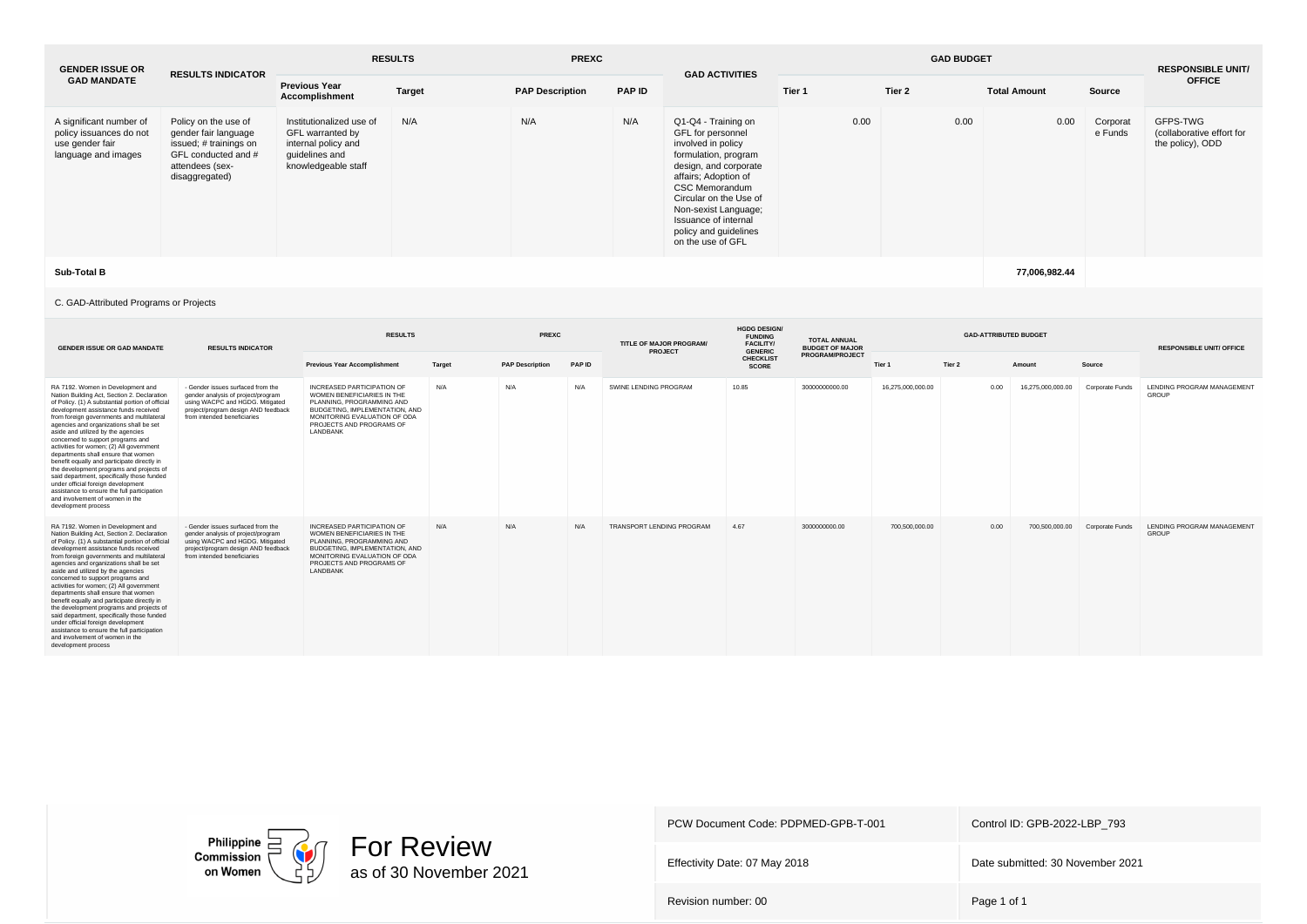| <b>GENDER ISSUE OR GAD MANDATE</b>                                                                                                                                                                                                                                                                                                                                                                                                                                                                                                                                                                                                                                                                                          | <b>RESULTS INDICATOR</b>                                                                                                                                                         | <b>RESULTS</b>                                                                                                                                                                                         |               | <b>PREXC</b>           |        | TITLE OF MAJOR PROGRAM/<br><b>PROJECT</b>                                                                                | <b>HGDG DESIGN/</b><br><b>FUNDING</b><br><b>FACILITY/</b><br><b>GENERIC</b> | <b>TOTAL ANNUAL</b><br><b>BUDGET OF MAJOR</b> | <b>GAD-ATTRIBUTED BUDGET</b> |        |                  |                                | <b>RESPONSIBLE UNIT/ OFFICE</b>            |
|-----------------------------------------------------------------------------------------------------------------------------------------------------------------------------------------------------------------------------------------------------------------------------------------------------------------------------------------------------------------------------------------------------------------------------------------------------------------------------------------------------------------------------------------------------------------------------------------------------------------------------------------------------------------------------------------------------------------------------|----------------------------------------------------------------------------------------------------------------------------------------------------------------------------------|--------------------------------------------------------------------------------------------------------------------------------------------------------------------------------------------------------|---------------|------------------------|--------|--------------------------------------------------------------------------------------------------------------------------|-----------------------------------------------------------------------------|-----------------------------------------------|------------------------------|--------|------------------|--------------------------------|--------------------------------------------|
|                                                                                                                                                                                                                                                                                                                                                                                                                                                                                                                                                                                                                                                                                                                             |                                                                                                                                                                                  | <b>Previous Year Accomplishment</b>                                                                                                                                                                    | <b>Target</b> | <b>PAP Description</b> | PAP ID |                                                                                                                          | <b>CHECKLIST</b><br><b>SCORE</b>                                            | PROGRAM/PROJECT                               | Tier 1                       | Tier 2 | Amount           | Source                         |                                            |
| RA 7192. Women in Development and<br>Nation Building Act, Section 2. Declaration<br>of Policy. (1) A substantial portion of official<br>development assistance funds received<br>from foreign governments and multilateral<br>agencies and organizations shall be set<br>aside and utilized by the agencies<br>concerned to support programs and<br>activities for women; (2) All government<br>departments shall ensure that women<br>benefit equally and participate directly in<br>the development programs and projects of<br>said department, specifically those funded<br>under official foreign development<br>assistance to ensure the full participation<br>and involvement of women in the<br>development process | - Gender issues surfaced from the<br>gender analysis of project/program<br>using WACPC and HGDG. Mitigated<br>project/program design AND feedback<br>from intended beneficiaries | INCREASED PARTICIPATION OF<br>WOMEN BENEFICIARIES IN THE<br>PLANNING, PROGRAMMING AND<br>BUDGETING, IMPLEMENTATION, AND<br>MONITORING EVALUATION OF ODA<br>PROJECTS AND PROGRAMS OF<br>LANDBANK        | N/A           | N/A                    | N/A    | CLIMATE-RESILIENT<br>AGRICULTURAL PRODUCTION<br><b>SYSTEM</b>                                                            | 9.17                                                                        | 10000000000.00                                | 4,585,000,000.00             | 0.00   | 4,585,000,000.00 | Corporate Funds                | LENDING PROGRAM MANAGEMENT<br><b>GROUP</b> |
| RA 7192. Women in Development and<br>Nation Building Act, Section 2. Declaration<br>of Policy. (1) A substantial portion of official<br>development assistance funds received<br>from foreign governments and multilateral<br>agencies and organizations shall be set<br>aside and utilized by the agencies<br>concerned to support programs and<br>activities for women; (2) All government<br>departments shall ensure that women<br>benefit equally and participate directly in<br>the development programs and projects of<br>said department, specifically those funded<br>under official foreign development<br>assistance to ensure the full participation<br>and involvement of women in the<br>development process | - Gender issues surfaced from the<br>gender analysis of project/program<br>using WACPC and HGDG. Mitigated<br>project/program design AND feedback<br>from intended beneficiaries | INCREASED PARTICIPATION OF<br>WOMEN BENEFICIARIES IN THE<br>PLANNING, PROGRAMMING AND<br>BUDGETING, IMPLEMENTATION, AND<br>MONITORING EVALUATION OF ODA<br>PROJECTS AND PROGRAMS OF<br>LANDBANK        | N/A           | N/A                    | N/A    | I-STUDY OR INTERIM STUDENTS'<br>LOAN FOR TUITIONS TOWARDS<br>UPLIFTMENT OF EDUCATION FOR<br>THE DEVELOPMENT OF THE YOUTH | 6.82                                                                        | 1500000000.00                                 | 511,500,000.00               | 0.00   |                  | 511,500,000.00 Corporate Funds | LENDING PROGRAM MANAGEMENT<br><b>GROUP</b> |
| RA 7192. Women in Development and<br>Nation Building Act, Section 2. Declaration<br>of Policy. (1) A substantial portion of official<br>development assistance funds received<br>from foreign governments and multilateral<br>agencies and organizations shall be set<br>aside and utilized by the agencies<br>concerned to support programs and<br>activities for women; (2) All government<br>departments shall ensure that women<br>benefit equally and participate directly in<br>the development programs and projects of<br>said department, specifically those funded<br>under official foreign development<br>assistance to ensure the full participation<br>and involvement of women in the<br>development process | - Gender issues surfaced from the<br>gender analysis of project/program<br>using WACPC and HGDG. Mitigated<br>project/program design AND feedback<br>from intended beneficiaries | INCREASED PARTICIPATION OF<br>WOMEN BENEFICIARIES IN THE<br>PLANNING, PROGRAMMING AND<br>BUDGETING, IMPLEMENTATION, AND<br>MONITORING EVALUATION OF ODA<br>PROJECTS AND PROGRAMS OF<br>LANDBANK        | N/A           | N/A                    | N/A    | Expanded Rice Credit Assistance-Rice<br>Competitiveness Enhancement Fund<br>(ERCA-RCEF)                                  | 4.66                                                                        | 3000000000.00                                 | 699.000.000.00               | 0.00   | 699.000.000.00   | Corporate Funds                | LENDING PROGRAM MANAGEMENT<br><b>GROUP</b> |
| RA 7192. Women in Development and<br>Nation Building Act, Section 2. Declaration<br>of Policy. (1) A substantial portion of official<br>development assistance funds received<br>from foreign governments and multilateral<br>agencies and organizations shall be set<br>aside and utilized by the agencies<br>concerned to support programs and<br>activities for women; (2) All government<br>departments shall ensure that women<br>benefit equally and participate directly in<br>the development programs and projects of<br>said department, specifically those funded<br>under official foreign development<br>assistance to ensure the full participation<br>and involvement of women in the<br>development process | - Gender issues surfaced from the<br>gender analysis of project/program<br>using WACPC and HGDG. Mitigated<br>project/program design AND feedback<br>from intended beneficiaries | <b>INCREASED PARTICIPATION OF</b><br>WOMEN BENEFICIARIES IN THE<br>PLANNING, PROGRAMMING AND<br>BUDGETING, IMPLEMENTATION, AND<br>MONITORING EVALUATION OF ODA<br>PROJECTS AND PROGRAMS OF<br>LANDBANK | N/A           | N/A                    | N/A    | Farm Tourism Financing Program                                                                                           | 9.17                                                                        | 6750000.00                                    | 3,094,875.00                 | 0.00   |                  | 3,094,875.00 Corporate Funds   | LENDING PROGRAM MANAGEMENT<br>GROUP        |



Effectivity Date: 07 May 2018 **Date submitted: 30 November 2021**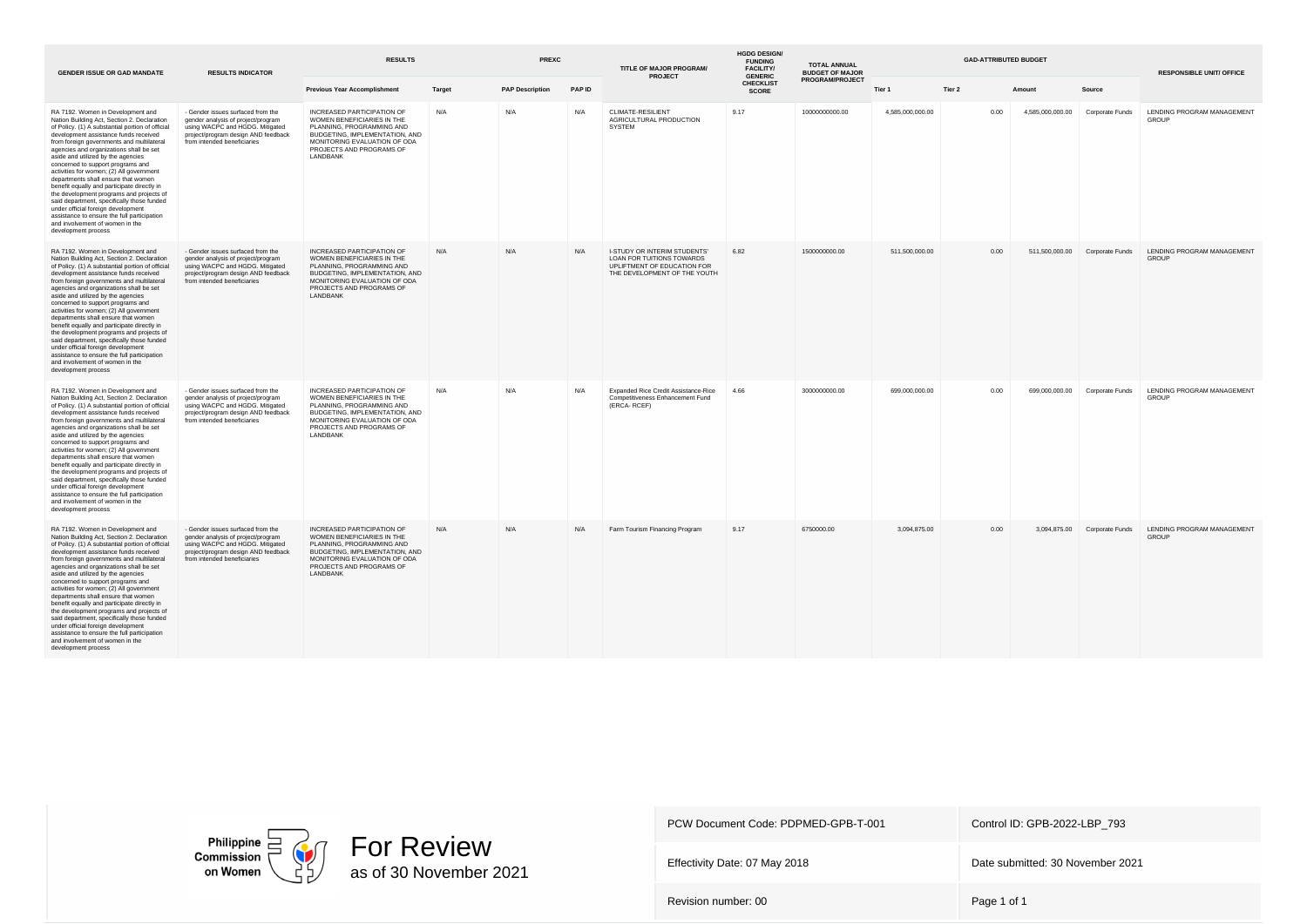| <b>GENDER ISSUE OR GAD MANDATE</b>                                                                                                                                                                                                                                                                                                                                                                                                                                                                                                                                                                                                                                                                                          | <b>RESULTS INDICATOR</b>                                                                                                                                                         | <b>RESULTS</b>                                                                                                                                                                                         |               | <b>PREXC</b>           |            | TITLE OF MAJOR PROGRAM/<br><b>PROJECT</b>                                                                                                             | <b>HGDG DESIGN/</b><br><b>FUNDING</b><br><b>FACILITY/</b><br><b>GENERIC</b> | <b>TOTAL ANNUAL</b><br><b>BUDGET OF MAJOR</b> | <b>GAD-ATTRIBUTED BUDGET</b> |        |                                   |                                | <b>RESPONSIBLE UNIT/ OFFICE</b>            |
|-----------------------------------------------------------------------------------------------------------------------------------------------------------------------------------------------------------------------------------------------------------------------------------------------------------------------------------------------------------------------------------------------------------------------------------------------------------------------------------------------------------------------------------------------------------------------------------------------------------------------------------------------------------------------------------------------------------------------------|----------------------------------------------------------------------------------------------------------------------------------------------------------------------------------|--------------------------------------------------------------------------------------------------------------------------------------------------------------------------------------------------------|---------------|------------------------|------------|-------------------------------------------------------------------------------------------------------------------------------------------------------|-----------------------------------------------------------------------------|-----------------------------------------------|------------------------------|--------|-----------------------------------|--------------------------------|--------------------------------------------|
|                                                                                                                                                                                                                                                                                                                                                                                                                                                                                                                                                                                                                                                                                                                             |                                                                                                                                                                                  | <b>Previous Year Accomplishment</b>                                                                                                                                                                    | <b>Target</b> | <b>PAP Description</b> | PAP ID     |                                                                                                                                                       | <b>CHECKLIST</b><br><b>SCORE</b>                                            | PROGRAM/PROJECT                               | Tier 1                       | Tier 2 | Amount                            | Source                         |                                            |
| RA 7192. Women in Development and<br>Nation Building Act, Section 2. Declaration<br>of Policy. (1) A substantial portion of official<br>development assistance funds received<br>from foreign governments and multilateral<br>agencies and organizations shall be set<br>aside and utilized by the agencies<br>concerned to support programs and<br>activities for women; (2) All government<br>departments shall ensure that women<br>benefit equally and participate directly in<br>the development programs and projects of<br>said department, specifically those funded<br>under official foreign development<br>assistance to ensure the full participation<br>and involvement of women in the<br>development process | - Gender issues surfaced from the<br>gender analysis of project/program<br>using WACPC and HGDG. Mitigated<br>project/program design AND feedback<br>from intended beneficiaries | INCREASED PARTICIPATION OF<br>WOMEN BENEFICIARIES IN THE<br>PLANNING, PROGRAMMING AND<br>BUDGETING, IMPLEMENTATION, AND<br>MONITORING EVALUATION OF ODA<br>PROJECTS AND PROGRAMS OF<br>LANDBANK        | N/A           | N/A                    | N/A        | Harnessing Agribusiness Opportunities<br>through Robust and Vibrant<br>Entrepreneurship Supportive of<br>Peaceful Transformation (HARVEST)<br>Project | 7.67                                                                        | 1198000000.00                                 | 459,433,000.00               | 0.00   | 459,433,000.00                    | Corporate Funds                | LENDING PROGRAM MANAGEMENT<br>GROUP        |
| RA 7192. Women in Development and<br>Nation Building Act, Section 2. Declaration<br>of Policy. (1) A substantial portion of official<br>development assistance funds received<br>from foreign governments and multilateral<br>agencies and organizations shall be set<br>aside and utilized by the agencies<br>concerned to support programs and<br>activities for women; (2) All government<br>departments shall ensure that women<br>benefit equally and participate directly in<br>the development programs and projects of<br>said department, specifically those funded<br>under official foreign development<br>assistance to ensure the full participation<br>and involvement of women in the<br>development process | - Gender issues surfaced from the<br>gender analysis of project/program<br>using WACPC and HGDG. Mitigated<br>project/program design AND feedback<br>from intended beneficiaries | INCREASED PARTICIPATION OF<br>WOMEN BENEFICIARIES IN THE<br>PLANNING, PROGRAMMING AND<br>BUDGETING, IMPLEMENTATION, AND<br>MONITORING EVALUATION OF ODA<br>PROJECTS AND PROGRAMS OF<br>LANDBANK        | N/A           | N/A                    | $N/\Delta$ | <b>LGU LENDING PROGRAM</b>                                                                                                                            | 7.83                                                                        | 160721000000.00                               | 62,922,271,500.00            | 0.00   | 62,922,271,500.00 Corporate Funds |                                | LENDING PROGRAM MANAGEMENT<br><b>GROUP</b> |
| RA 7192. Women in Development and<br>Nation Building Act, Section 2. Declaration<br>of Policy. (1) A substantial portion of official<br>development assistance funds received<br>from foreign governments and multilateral<br>agencies and organizations shall be set<br>aside and utilized by the agencies<br>concerned to support programs and<br>activities for women; (2) All government<br>departments shall ensure that women<br>benefit equally and participate directly in<br>the development programs and projects of<br>said department, specifically those funded<br>under official foreign development<br>assistance to ensure the full participation<br>and involvement of women in the<br>development process | - Gender issues surfaced from the<br>gender analysis of project/program<br>using WACPC and HGDG. Mitigated<br>project/program design AND feedback<br>from intended beneficiaries | INCREASED PARTICIPATION OF<br>WOMEN BENEFICIARIES IN THE<br>PLANNING, PROGRAMMING AND<br>BUDGETING, IMPLEMENTATION, AND<br>MONITORING EVALUATION OF ODA<br>PROJECTS AND PROGRAMS OF<br>LANDBANK        | N/A           | N/A                    | N/A        | ALERT-ARBS                                                                                                                                            | 7.00                                                                        | 300000000.00                                  | 105.000.000.00               | 0.00   |                                   | 105,000,000.00 Corporate Funds | LENDING PROGRAM MANAGEMENT<br><b>GROUP</b> |
| RA 7192. Women in Development and<br>Nation Building Act, Section 2. Declaration<br>of Policy. (1) A substantial portion of official<br>development assistance funds received<br>from foreign governments and multilateral<br>agencies and organizations shall be set<br>aside and utilized by the agencies<br>concerned to support programs and<br>activities for women; (2) All government<br>departments shall ensure that women<br>benefit equally and participate directly in<br>the development programs and projects of<br>said department, specifically those funded<br>under official foreign development<br>assistance to ensure the full participation<br>and involvement of women in the<br>development process | - Gender issues surfaced from the<br>gender analysis of project/program<br>using WACPC and HGDG. Mitigated<br>project/program design AND feedback<br>from intended beneficiaries | <b>INCREASED PARTICIPATION OF</b><br>WOMEN BENEFICIARIES IN THE<br>PLANNING, PROGRAMMING AND<br>BUDGETING, IMPLEMENTATION, AND<br>MONITORING EVALUATION OF ODA<br>PROJECTS AND PROGRAMS OF<br>LANDBANK | N/A           | N/A                    | N/A        | K-12 BRIDGE FINANCING PROGRAM                                                                                                                         | 6.33                                                                        | 1800000000.00                                 | 569,700,000.00               | 0.00   |                                   | 569,700,000.00 Corporate Funds | LENDING PROGRAM MANAGEMENT<br>GROUP        |



Effectivity Date: 07 May 2018 **Date submitted: 30 November 2021**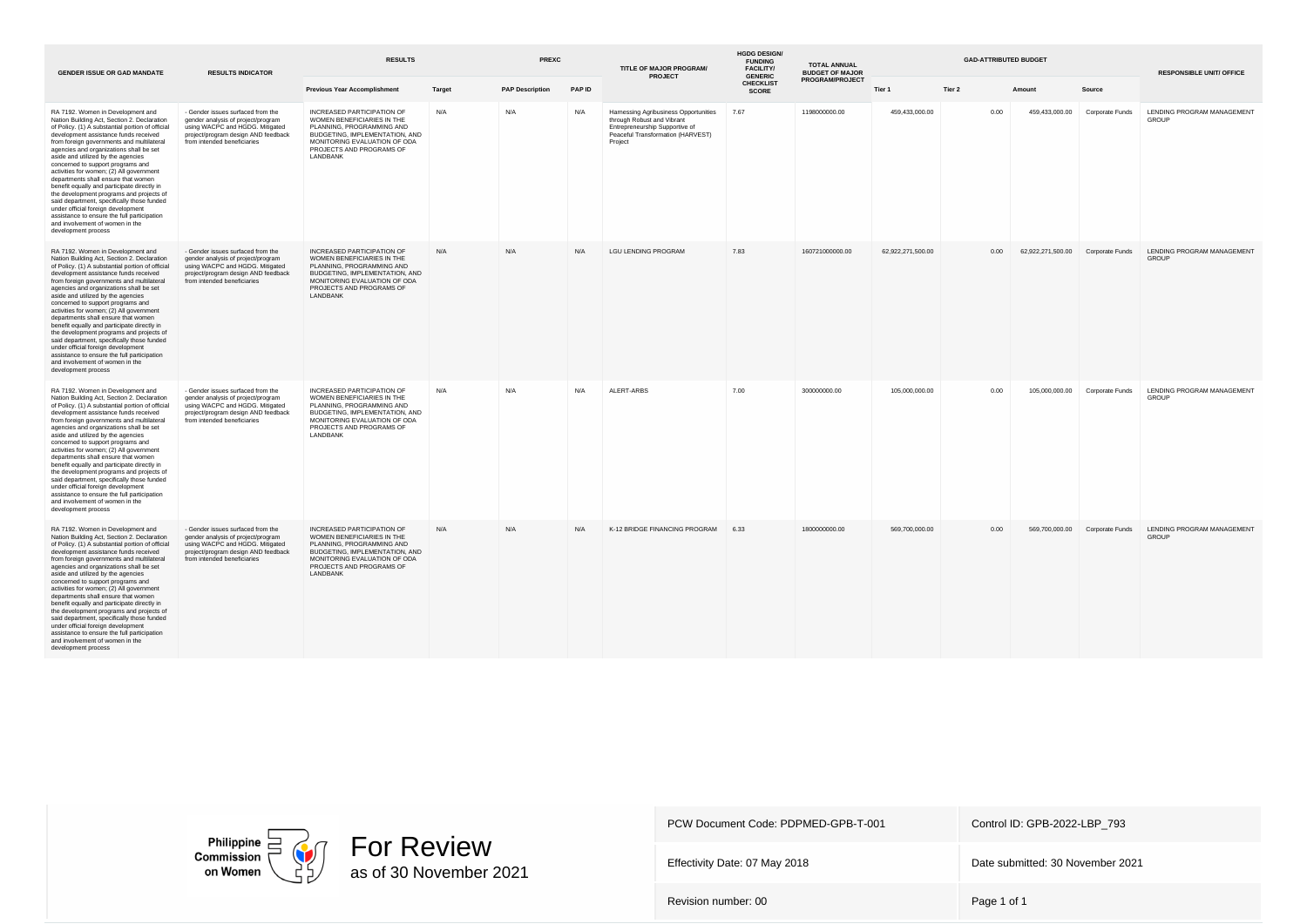| <b>GENDER ISSUE OR GAD MANDATE</b>                                                                                                                                                                                                                                                                                                                                                                                                                                                                                                                                                                                                                                                                                          | <b>RESULTS INDICATOR</b>                                                                                                                                                         | <b>RESULTS</b>                                                                                                                                                                                         |        | <b>PREXC</b>           |        | TITLE OF MAJOR PROGRAM/<br><b>PROJECT</b>                                                                                           | <b>HGDG DESIGN/</b><br><b>FUNDING</b><br><b>FACILITY/</b><br><b>GENERIC</b> | <b>TOTAL ANNUAL</b><br><b>BUDGET OF MAJOR</b> |                   |        | <b>RESPONSIBLE UNIT/ OFFICE</b>   |                                |                                            |
|-----------------------------------------------------------------------------------------------------------------------------------------------------------------------------------------------------------------------------------------------------------------------------------------------------------------------------------------------------------------------------------------------------------------------------------------------------------------------------------------------------------------------------------------------------------------------------------------------------------------------------------------------------------------------------------------------------------------------------|----------------------------------------------------------------------------------------------------------------------------------------------------------------------------------|--------------------------------------------------------------------------------------------------------------------------------------------------------------------------------------------------------|--------|------------------------|--------|-------------------------------------------------------------------------------------------------------------------------------------|-----------------------------------------------------------------------------|-----------------------------------------------|-------------------|--------|-----------------------------------|--------------------------------|--------------------------------------------|
|                                                                                                                                                                                                                                                                                                                                                                                                                                                                                                                                                                                                                                                                                                                             |                                                                                                                                                                                  | <b>Previous Year Accomplishment</b>                                                                                                                                                                    | Target | <b>PAP Description</b> | PAP ID |                                                                                                                                     | <b>CHECKLIST</b><br><b>SCORE</b>                                            | <b>PROGRAM/PROJECT</b>                        | Tier 1            | Tier 2 | Amount                            | Source                         |                                            |
| RA 7192. Women in Development and<br>Nation Building Act, Section 2. Declaration<br>of Policy. (1) A substantial portion of official<br>development assistance funds received<br>from foreign governments and multilateral<br>agencies and organizations shall be set<br>aside and utilized by the agencies<br>concerned to support programs and<br>activities for women; (2) All government<br>departments shall ensure that women<br>benefit equally and participate directly in<br>the development programs and projects of<br>said department, specifically those funded<br>under official foreign development<br>assistance to ensure the full participation<br>and involvement of women in the<br>development process | - Gender issues surfaced from the<br>gender analysis of project/program<br>using WACPC and HGDG. Mitigated<br>project/program design AND feedback<br>from intended beneficiaries | INCREASED PARTICIPATION OF<br>WOMEN BENEFICIARIES IN THE<br>PLANNING, PROGRAMMING AND<br>BUDGETING, IMPLEMENTATION, AND<br>MONITORING EVALUATION OF ODA<br>PROJECTS AND PROGRAMS OF<br>LANDBANK        | N/A    | N/A                    | N/A    | <b>EMPOWERING BARANGAYS IN</b><br>REMOTE AREAS THROUGH CREDIT<br>AND ENTERPRISES (EMBRACE)                                          | 8.17                                                                        | 1000000000.00                                 | 408,500,000.00    | 0.00   | 408,500,000.00                    | Corporate Funds                | LENDING PROGRAM MANAGEMENT<br>GROUP        |
| RA 7192. Women in Development and<br>Nation Building Act, Section 2. Declaration<br>of Policy. (1) A substantial portion of official<br>development assistance funds received<br>from foreign governments and multilateral<br>agencies and organizations shall be set<br>aside and utilized by the agencies<br>concerned to support programs and<br>activities for women; (2) All government<br>departments shall ensure that women<br>benefit equally and participate directly in<br>the development programs and projects of<br>said department, specifically those funded<br>under official foreign development<br>assistance to ensure the full participation<br>and involvement of women in the<br>development process | - Gender issues surfaced from the<br>gender analysis of project/program<br>using WACPC and HGDG. Mitigated<br>project/program design AND feedback<br>from intended beneficiaries | <b>INCREASED PARTICIPATION OF</b><br>WOMEN BENEFICIARIES IN THE<br>PLANNING, PROGRAMMING AND<br>BUDGETING, IMPLEMENTATION, AND<br>MONITORING EVALUATION OF ODA<br>PROJECTS AND PROGRAMS OF<br>LANDBANK | N/A    | N/A                    | N/A    | <b>SULONG SAKA PROGRAM</b>                                                                                                          | 4.34                                                                        | 10000000000.00                                | 2,170,000,000.00  | 0.00   | 2,170,000,000.00 Corporate Funds  |                                | LENDING PROGRAM MANAGEMENT<br><b>GROUP</b> |
| RA 7192. Women in Development and<br>Nation Building Act, Section 2. Declaration<br>of Policy. (1) A substantial portion of official<br>development assistance funds received<br>from foreign governments and multilateral<br>agencies and organizations shall be set<br>aside and utilized by the agencies<br>concerned to support programs and<br>activities for women; (2) All government<br>departments shall ensure that women<br>benefit equally and participate directly in<br>the development programs and projects of<br>said department, specifically those funded<br>under official foreign development<br>assistance to ensure the full participation<br>and involvement of women in the<br>development process | - Gender issues surfaced from the<br>gender analysis of project/program<br>using WACPC and HGDG. Mitigated<br>project/program design AND feedback<br>from intended beneficiaries | INCREASED PARTICIPATION OF<br>WOMEN BENEFICIARIES IN THE<br>PLANNING, PROGRAMMING AND<br>BUDGETING, IMPLEMENTATION, AND<br>MONITORING EVALUATION OF ODA<br>PROJECTS AND PROGRAMS OF<br>LANDBANK        | N/A    | N/A                    | N/A    | Restoration and Invigoration Package<br>fora Self-Sufficient Economy towards<br>UPgrowth for LGUs (RISE UP LGUs)<br>Lending Program | 8.17                                                                        | 150000000000.00                               | 61,275,000,000.00 | 0.00   | 61,275,000,000.00 Corporate Funds |                                | LENDING PROGRAM MANAGEMENT<br>GROUP        |
| RA 7192. Women in Development and<br>Nation Building Act, Section 2. Declaration<br>of Policy. (1) A substantial portion of official<br>development assistance funds received<br>from foreign governments and multilateral<br>agencies and organizations shall be set<br>aside and utilized by the agencies<br>concerned to support programs and<br>activities for women; (2) All government<br>departments shall ensure that women<br>benefit equally and participate directly in<br>the development programs and projects of<br>said department, specifically those funded<br>under official foreign development<br>assistance to ensure the full participation<br>and involvement of women in the<br>development process | - Gender issues surfaced from the<br>gender analysis of project/program<br>using WACPC and HGDG. Mitigated<br>project/program design AND feedback<br>from intended beneficiaries | <b>INCREASED PARTICIPATION OF</b><br>WOMEN BENEFICIARIES IN THE<br>PLANNING, PROGRAMMING AND<br>BUDGETING, IMPLEMENTATION, AND<br>MONITORING EVALUATION OF ODA<br>PROJECTS AND PROGRAMS OF<br>LANDBANK | N/A    | N/A                    | N/A    | LANDBANK Lending Program for<br><b>Former Rebels</b>                                                                                | 7.32                                                                        | 500000000.00                                  | 183,000,000,00    | 0.00   |                                   | 183,000,000,00 Corporate Funds | LENDING PROGRAM MANAGEMENT<br><b>GROUP</b> |





Effectivity Date: 07 May 2018 **Date submitted: 30 November 2021**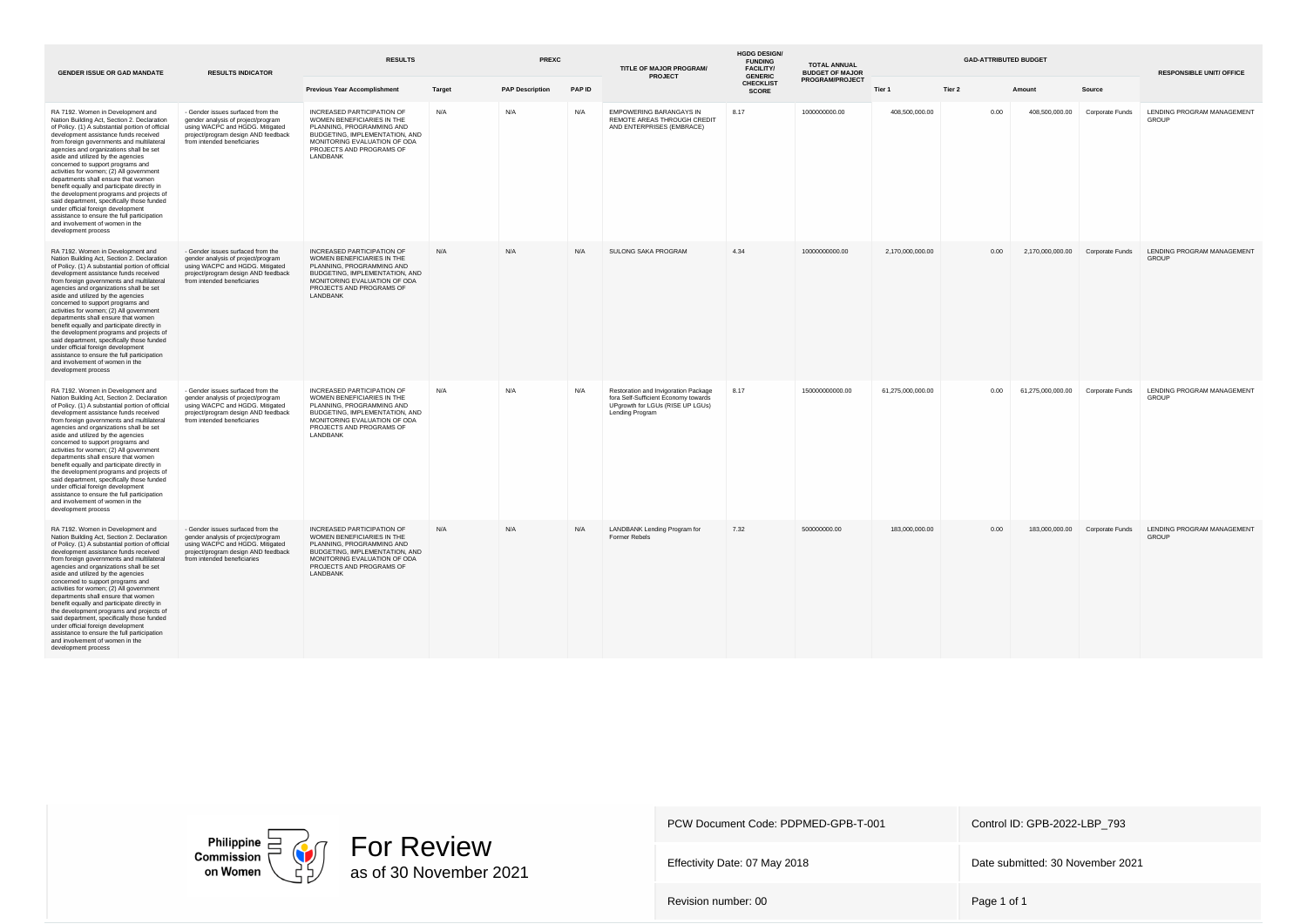| <b>GENDER ISSUE OR GAD MANDATE</b>                                                                                                                                                                                                                                                                                                                                                                                                                                                                                                                                                                                                                                                                                          | <b>RESULTS INDICATOR</b>                                                                                                                                                         | <b>RESULTS</b>                                                                                                                                                                                         |        | <b>PREXC</b>           |        | TITLE OF MAJOR PROGRAM/<br><b>PROJECT</b>                                                              | <b>HGDG DESIGN/</b><br><b>FUNDING</b><br><b>FACILITY/</b><br><b>GENERIC</b> | <b>TOTAL ANNUAL</b><br><b>BUDGET OF MAJOR</b> | <b>GAD-ATTRIBUTED BUDGET</b> |        |                                   |                                  | <b>RESPONSIBLE UNIT/ OFFICE</b>            |
|-----------------------------------------------------------------------------------------------------------------------------------------------------------------------------------------------------------------------------------------------------------------------------------------------------------------------------------------------------------------------------------------------------------------------------------------------------------------------------------------------------------------------------------------------------------------------------------------------------------------------------------------------------------------------------------------------------------------------------|----------------------------------------------------------------------------------------------------------------------------------------------------------------------------------|--------------------------------------------------------------------------------------------------------------------------------------------------------------------------------------------------------|--------|------------------------|--------|--------------------------------------------------------------------------------------------------------|-----------------------------------------------------------------------------|-----------------------------------------------|------------------------------|--------|-----------------------------------|----------------------------------|--------------------------------------------|
|                                                                                                                                                                                                                                                                                                                                                                                                                                                                                                                                                                                                                                                                                                                             |                                                                                                                                                                                  | <b>Previous Year Accomplishment</b>                                                                                                                                                                    | Target | <b>PAP Description</b> | PAP ID |                                                                                                        | <b>CHECKLIST</b><br><b>SCORE</b>                                            | PROGRAM/PROJECT                               | Tier 1                       | Tier 2 | Amount                            | Source                           |                                            |
| RA 7192. Women in Development and<br>Nation Building Act, Section 2. Declaration<br>of Policy. (1) A substantial portion of official<br>development assistance funds received<br>from foreign governments and multilateral<br>agencies and organizations shall be set<br>aside and utilized by the agencies<br>concerned to support programs and<br>activities for women; (2) All government<br>departments shall ensure that women<br>benefit equally and participate directly in<br>the development programs and projects of<br>said department, specifically those funded<br>under official foreign development<br>assistance to ensure the full participation<br>and involvement of women in the<br>development process | - Gender issues surfaced from the<br>gender analysis of project/program<br>using WACPC and HGDG. Mitigated<br>project/program design AND feedback<br>from intended beneficiaries | INCREASED PARTICIPATION OF<br>WOMEN BENEFICIARIES IN THE<br>PLANNING, PROGRAMMING AND<br>BUDGETING, IMPLEMENTATION, AND<br>MONITORING EVALUATION OF ODA<br>PROJECTS AND PROGRAMS OF<br>LANDBANK        | N/A    | N/A                    | N/A    | PALAY AT MAIS NG LALAWIGAN<br><b>LENDING PROGRAM</b>                                                   | 5.67                                                                        | 10000000000.00                                | 2,835,000,000.00             | 0.00   | 2,835,000,000.00                  | Corporate Funds                  | LENDING PROGRAM MANAGEMENT<br><b>GROUP</b> |
| RA 7192. Women in Development and<br>Nation Building Act, Section 2. Declaration<br>of Policy. (1) A substantial portion of official<br>development assistance funds received<br>from foreign governments and multilateral<br>agencies and organizations shall be set<br>aside and utilized by the agencies<br>concerned to support programs and<br>activities for women; (2) All government<br>departments shall ensure that women<br>benefit equally and participate directly in<br>the development programs and projects of<br>said department, specifically those funded<br>under official foreign development<br>assistance to ensure the full participation<br>and involvement of women in the<br>development process | - Gender issues surfaced from the<br>gender analysis of project/program<br>using WACPC and HGDG. Mitigated<br>project/program design AND feedback<br>from intended beneficiaries | INCREASED PARTICIPATION OF<br>WOMEN BENEFICIARIES IN THE<br>PLANNING, PROGRAMMING AND<br>BUDGETING, IMPLEMENTATION, AND<br>MONITORING EVALUATION OF ODA<br>PROJECTS AND PROGRAMS OF<br>LANDBANK        | N/A    | N/A                    | N/A    | Interim Rehabilitation Support to<br>Cushion Unfavorably-affected<br>Enerprises by COVID-19 (I-RESCUE) | 9.00                                                                        | 50000000000.00                                | 22,500,000,000.00            | 0.00   | 22,500,000,000.00 Corporate Funds |                                  | LENDING PROGRAM MANAGEMENT<br><b>GROUP</b> |
| RA 7192. Women in Development and<br>Nation Building Act, Section 2. Declaration<br>of Policy. (1) A substantial portion of official<br>development assistance funds received<br>from foreign governments and multilateral<br>agencies and organizations shall be set<br>aside and utilized by the agencies<br>concerned to support programs and<br>activities for women; (2) All government<br>departments shall ensure that women<br>benefit equally and participate directly in<br>the development programs and projects of<br>said department, specifically those funded<br>under official foreign development<br>assistance to ensure the full participation<br>and involvement of women in the<br>development process | - Gender issues surfaced from the<br>gender analysis of project/program<br>using WACPC and HGDG. Mitigated<br>project/program design AND feedback<br>from intended beneficiaries | INCREASED PARTICIPATION OF<br>WOMEN BENEFICIARIES IN THE<br>PLANNING, PROGRAMMING AND<br>BUDGETING, IMPLEMENTATION, AND<br>MONITORING EVALUATION OF ODA<br>PROJECTS AND PROGRAMS OF<br>LANDBANK        | N/A    | N/A                    | N/A    | HOME LENDING PROGRAM                                                                                   | 4.00                                                                        | 8934000000.00                                 | 1,786,800,000,00             | 0.00   |                                   | 1,786,800,000.00 Corporate Funds | LENDING PROGRAM MANAGEMENT<br>GROUP        |
| RA 7192. Women in Development and<br>Nation Building Act, Section 2. Declaration<br>of Policy. (1) A substantial portion of official<br>development assistance funds received<br>from foreign governments and multilateral<br>agencies and organizations shall be set<br>aside and utilized by the agencies<br>concerned to support programs and<br>activities for women; (2) All government<br>departments shall ensure that women<br>benefit equally and participate directly in<br>the development programs and projects of<br>said department, specifically those funded<br>under official foreign development<br>assistance to ensure the full participation<br>and involvement of women in the<br>development process | - Gender issues surfaced from the<br>gender analysis of project/program<br>using WACPC and HGDG. Mitigated<br>project/program design AND feedback<br>from intended beneficiaries | <b>INCREASED PARTICIPATION OF</b><br>WOMEN BENEFICIARIES IN THE<br>PLANNING, PROGRAMMING AND<br>BUDGETING, IMPLEMENTATION, AND<br>MONITORING EVALUATION OF ODA<br>PROJECTS AND PROGRAMS OF<br>LANDBANK | N/A    | N/A                    | N/A    | GREENHOUSE FARMING SYSTEM                                                                              | 4.34                                                                        | 500000000.00                                  | 108,500,000.00               | 0.00   |                                   | 108,500,000.00 Corporate Funds   | LENDING PROGRAM MANAGEMENT<br>GROUP        |



Effectivity Date: 07 May 2018 **Date submitted: 30 November 2021**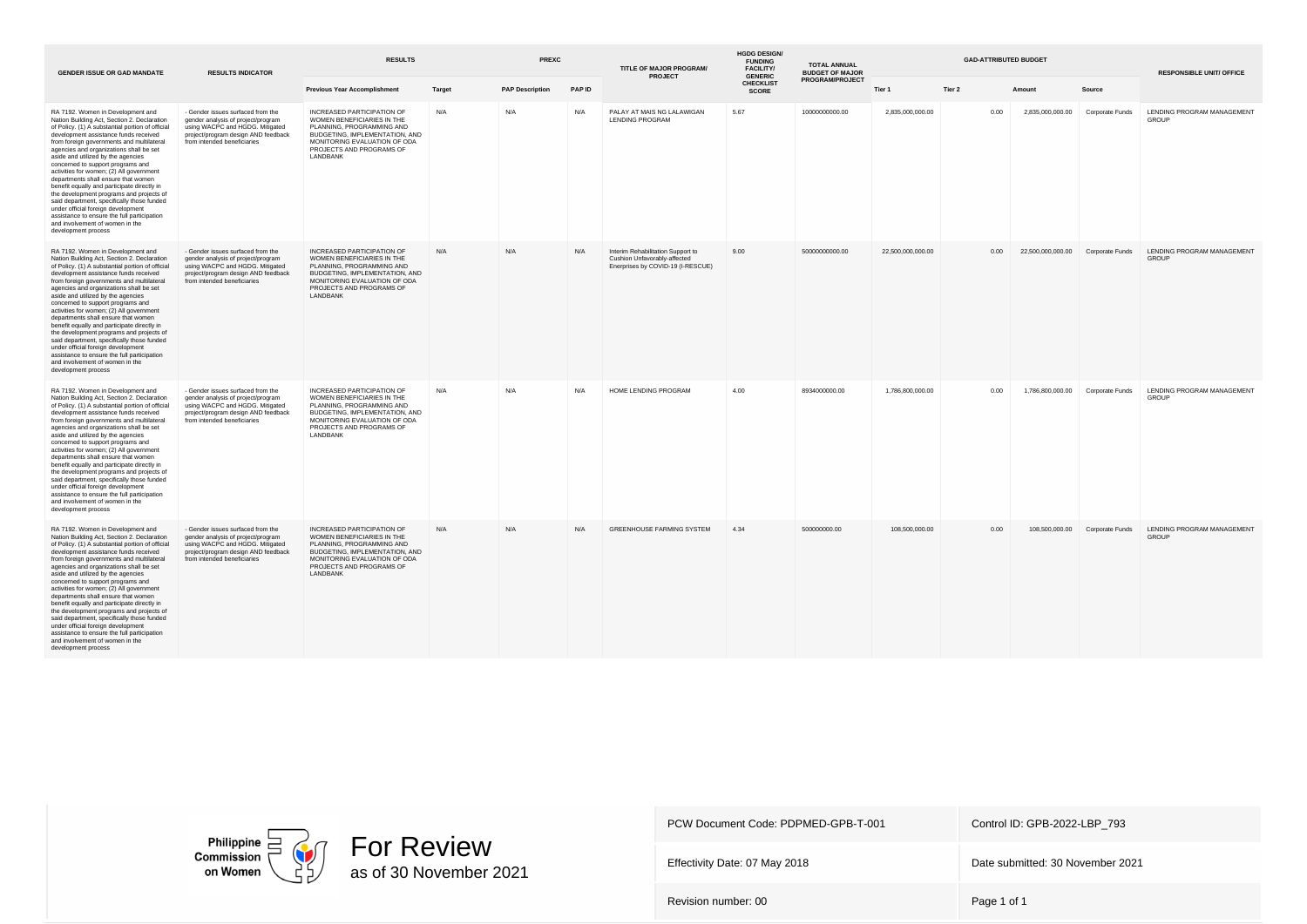| <b>GENDER ISSUE OR GAD MANDATE</b>                                                                                                                                                                                                                                                                                                                                                                                                                                                                                                                                                                                                                                                                                          | <b>RESULTS INDICATOR</b>                                                                                                                                                         | <b>RESULTS</b>                                                                                                                                                                                         |        | <b>PREXC</b>           |        | TITLE OF MAJOR PROGRAM/<br><b>PROJECT</b>                                                                                                                       | <b>HGDG DESIGN/</b><br><b>FUNDING</b><br><b>FACILITY/</b><br><b>GENERIC</b> | <b>TOTAL ANNUAL</b><br><b>BUDGET OF MAJOR</b> |                  |        | <b>RESPONSIBLE UNIT/ OFFICE</b>  |                               |                                            |
|-----------------------------------------------------------------------------------------------------------------------------------------------------------------------------------------------------------------------------------------------------------------------------------------------------------------------------------------------------------------------------------------------------------------------------------------------------------------------------------------------------------------------------------------------------------------------------------------------------------------------------------------------------------------------------------------------------------------------------|----------------------------------------------------------------------------------------------------------------------------------------------------------------------------------|--------------------------------------------------------------------------------------------------------------------------------------------------------------------------------------------------------|--------|------------------------|--------|-----------------------------------------------------------------------------------------------------------------------------------------------------------------|-----------------------------------------------------------------------------|-----------------------------------------------|------------------|--------|----------------------------------|-------------------------------|--------------------------------------------|
|                                                                                                                                                                                                                                                                                                                                                                                                                                                                                                                                                                                                                                                                                                                             |                                                                                                                                                                                  | <b>Previous Year Accomplishment</b>                                                                                                                                                                    | Target | <b>PAP Description</b> | PAP ID |                                                                                                                                                                 | <b>CHECKLIST</b><br><b>SCORE</b>                                            | PROGRAM/PROJECT                               | Tier 1           | Tier 2 | Amount                           | Source                        |                                            |
| RA 7192. Women in Development and<br>Nation Building Act, Section 2. Declaration<br>of Policy. (1) A substantial portion of official<br>development assistance funds received<br>from foreign governments and multilateral<br>agencies and organizations shall be set<br>aside and utilized by the agencies<br>concerned to support programs and<br>activities for women; (2) All government<br>departments shall ensure that women<br>benefit equally and participate directly in<br>the development programs and projects of<br>said department, specifically those funded<br>under official foreign development<br>assistance to ensure the full participation<br>and involvement of women in the<br>development process | - Gender issues surfaced from the<br>gender analysis of project/program<br>using WACPC and HGDG. Mitigated<br>project/program design AND feedback<br>from intended beneficiaries | INCREASED PARTICIPATION OF<br>WOMEN BENEFICIARIES IN THE<br>PLANNING, PROGRAMMING AND<br>BUDGETING, IMPLEMENTATION, AND<br>MONITORING EVALUATION OF ODA<br>PROJECTS AND PROGRAMS OF<br>LANDBANK        | N/A    | N/A                    | N/A    | Expanded Assistance to Restore and<br>Install Sustainable Enterprises for<br>Agrarian Reform Beneficiaries and<br>Small Farm Holders (E-ARISE- ARBs)<br>Program | 4.83                                                                        | 116201000.00                                  | 28,062,541.50    | 0.00   | 28,062,541.50                    | Corporate Funds               | LENDING PROGRAM MANAGEMENT<br><b>GROUP</b> |
| RA 7192. Women in Development and<br>Nation Building Act, Section 2. Declaration<br>of Policy. (1) A substantial portion of official<br>development assistance funds received<br>from foreign governments and multilateral<br>agencies and organizations shall be set<br>aside and utilized by the agencies<br>concerned to support programs and<br>activities for women; (2) All government<br>departments shall ensure that women<br>benefit equally and participate directly in<br>the development programs and projects of<br>said department, specifically those funded<br>under official foreign development<br>assistance to ensure the full participation<br>and involvement of women in the<br>development process | - Gender issues surfaced from the<br>gender analysis of project/program<br>using WACPC and HGDG. Mitigated<br>project/program design AND feedback<br>from intended beneficiaries | INCREASED PARTICIPATION OF<br>WOMEN BENEFICIARIES IN THE<br>PLANNING, PROGRAMMING AND<br>BUDGETING, IMPLEMENTATION, AND<br>MONITORING EVALUATION OF ODA<br>PROJECTS AND PROGRAMS OF<br>LANDBANK        | N/A    | N/A                    | N/A    | Countryside Financial Institutions<br>Enhancement Program2020 Calamity<br>Assistance Program (CFIEP 2020 CAP)                                                   | 6.83                                                                        | 200000000.00                                  | 68,300,000.00    | 0.00   |                                  | 68,300,000.00 Corporate Funds | LENDING PROGRAM MANAGEMENT<br><b>GROUP</b> |
| RA 7192. Women in Development and<br>Nation Building Act, Section 2. Declaration<br>of Policy. (1) A substantial portion of official<br>development assistance funds received<br>from foreign governments and multilateral<br>agencies and organizations shall be set<br>aside and utilized by the agencies<br>concerned to support programs and<br>activities for women; (2) All government<br>departments shall ensure that women<br>benefit equally and participate directly in<br>the development programs and projects of<br>said department, specifically those funded<br>under official foreign development<br>assistance to ensure the full participation<br>and involvement of women in the<br>development process | - Gender issues surfaced from the<br>gender analysis of project/program<br>using WACPC and HGDG. Mitigated<br>project/program design AND feedback<br>from intended beneficiaries | INCREASED PARTICIPATION OF<br>WOMEN BENEFICIARIES IN THE<br>PLANNING, PROGRAMMING AND<br>BUDGETING, IMPLEMENTATION, AND<br>MONITORING EVALUATION OF ODA<br>PROJECTS AND PROGRAMS OF<br>LANDBANK        | N/A    | N/A                    | N/A    | COMMERCIAL FISHING FINANCING<br>PROGRAM                                                                                                                         | 8.84                                                                        | 2000000000.00                                 | 884.000.000.00   | 0.00   | 884.000.000.00                   | Corporate Funds               | LENDING PROGRAM MANAGEMENT<br><b>GROUP</b> |
| RA 7192. Women in Development and<br>Nation Building Act, Section 2. Declaration<br>of Policy. (1) A substantial portion of official<br>development assistance funds received<br>from foreign governments and multilateral<br>agencies and organizations shall be set<br>aside and utilized by the agencies<br>concerned to support programs and<br>activities for women; (2) All government<br>departments shall ensure that women<br>benefit equally and participate directly in<br>the development programs and projects of<br>said department, specifically those funded<br>under official foreign development<br>assistance to ensure the full participation<br>and involvement of women in the<br>development process | - Gender issues surfaced from the<br>gender analysis of project/program<br>using WACPC and HGDG. Mitigated<br>project/program design AND feedback<br>from intended beneficiaries | <b>INCREASED PARTICIPATION OF</b><br>WOMEN BENEFICIARIES IN THE<br>PLANNING, PROGRAMMING AND<br>BUDGETING, IMPLEMENTATION, AND<br>MONITORING EVALUATION OF ODA<br>PROJECTS AND PROGRAMS OF<br>LANDBANK | N/A    | N/A                    | N/A    | <b>BRIGHTNESS Program</b>                                                                                                                                       | 4.33                                                                        | 10470000000.00                                | 2,266,755,000.00 | 0.00   | 2,266,755,000.00 Corporate Funds |                               | LENDING PROGRAM MANAGEMENT<br>GROUP        |



Effectivity Date: 07 May 2018 **Date submitted: 30 November 2021**